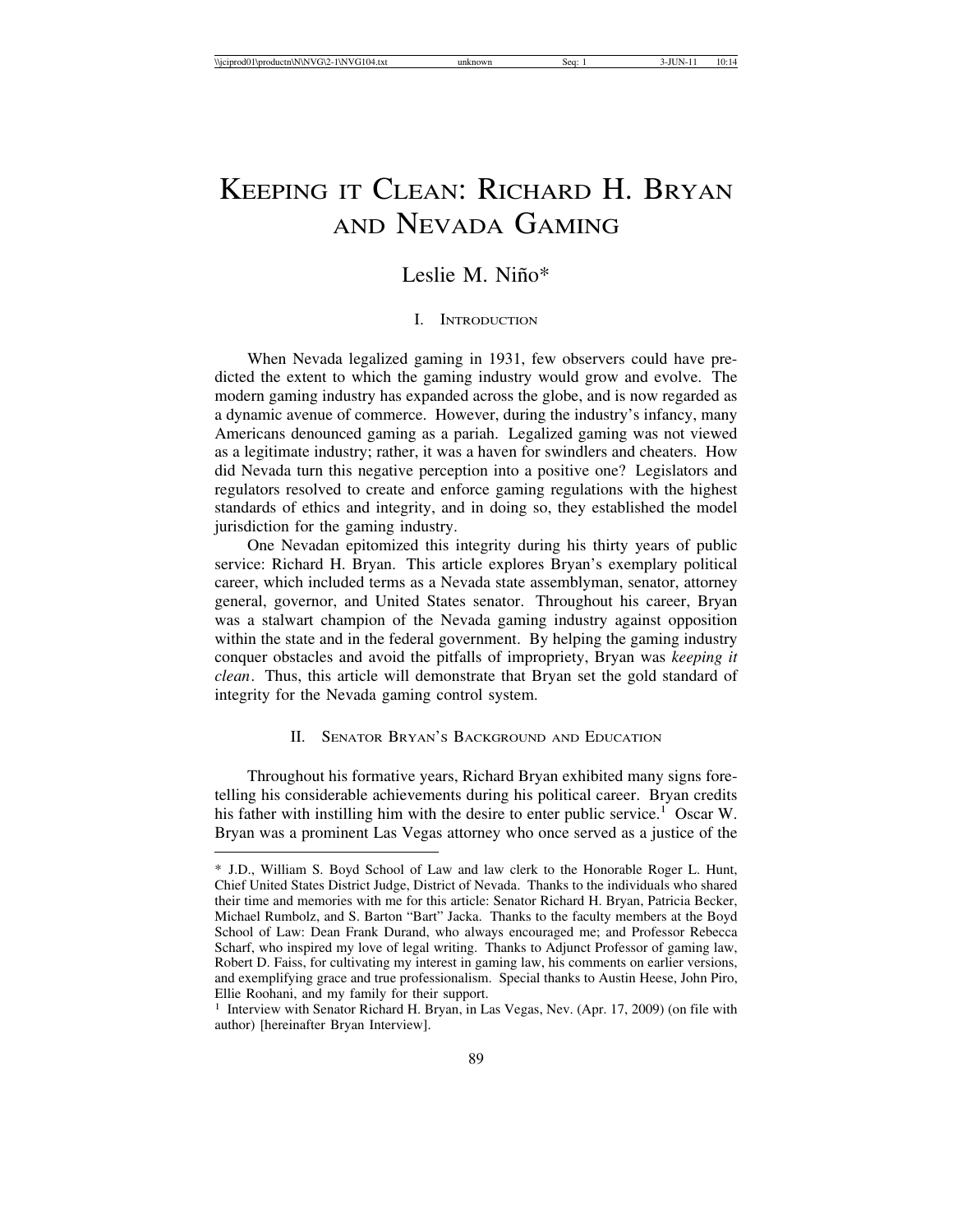peace.2 In addition to his service on the bench, Oscar was active in the Democratic Party and ran for state assembly and district attorney.<sup>3</sup> Bryan emulated his father's interest in government by serving as senior class president at Las Vegas High School and student body president at the University of Nevada-Reno.4 After receiving his bachelor's degree in 1959, Bryan entered the United States Army as a second lieutenant and became a captain in the Army Reserve.<sup>5</sup> As soon as he completed Army service, Bryan went on to attend the University of California, Hastings College of Law.6 In 1963, Bryan graduated with honors after he served on the Hastings Law Review and received the Order of the Coif.<sup>7</sup>

Bryan returned to Las Vegas to begin practicing law and launch his political career. He was admitted to the Nevada bar and began to serve as Clark County deputy district attorney.8 At age twenty-eight, Bryan was appointed as the first public defender in Nevada—the youngest attorney in the U.S. to hold that title in 1966. Bryan won his first elected position on the state assembly in 1968 and his peers named him "outstanding freshman assemblyman." In 1972, after two terms as an assemblyman, he moved on to the state senate where he chaired the taxation and education committees. Continuing his ascension in the political ranks, Nevadans elected Bryan as attorney general, a position he held from 1978 to 1982. This post eventually catapulted Bryan into the governorship after he successfully challenged incumbent Republican Governor Robert List.<sup>9</sup>

#### III. PIVOTAL CHANGES IN NEVADA GAMING LAW

Bryan contributed to some of the most important changes to gaming regulation in Nevada history. The Corporate Gaming Act and the Foreign Gaming Act offer two strong examples of Bryan's legislative achievements for the gaming industry. These Acts facilitated corporate investment in gaming to provide increased growth and innovation for Nevada casinos and required applicants and licensees to uphold the integrity of the Nevada gaming system in all their gaming operations. Because of his lawmaking experience, Bryan adeptly shaped gaming policies throughout his career, which resulted in growth, prosperity, and increased legitimacy for the Nevada gaming industry.

<sup>&</sup>lt;sup>2</sup> A LIBERAL CONSCIENCE: THE ORAL HISTORY OF RALPH DENTON, NEVADAN 174 (Michael

S. Green & R.T. King eds., 2001).

<sup>3</sup> Bryan Interview, *supra* note 1.

<sup>4</sup> MARIE MARMO MULLANEY, BIOGRAPHICAL DIRECTORY OF GOVERNORS OF THE UNITED STATES 1988-1994, at 241 (1994).

<sup>5</sup> *Id.*

<sup>6</sup> *Id.*

<sup>7</sup> *Id. See also Richard Bryan*, *Attorneys*, LIONEL SAWYER & COLLINS, http://www.lionel sawyer.com/index.cfm?page\_id=5&page=attorney\_profile&atid=64 (last visited Nov. 7, 2010).

<sup>8</sup> MULLANEY, *supra* note 4.

<sup>9</sup> *Id.*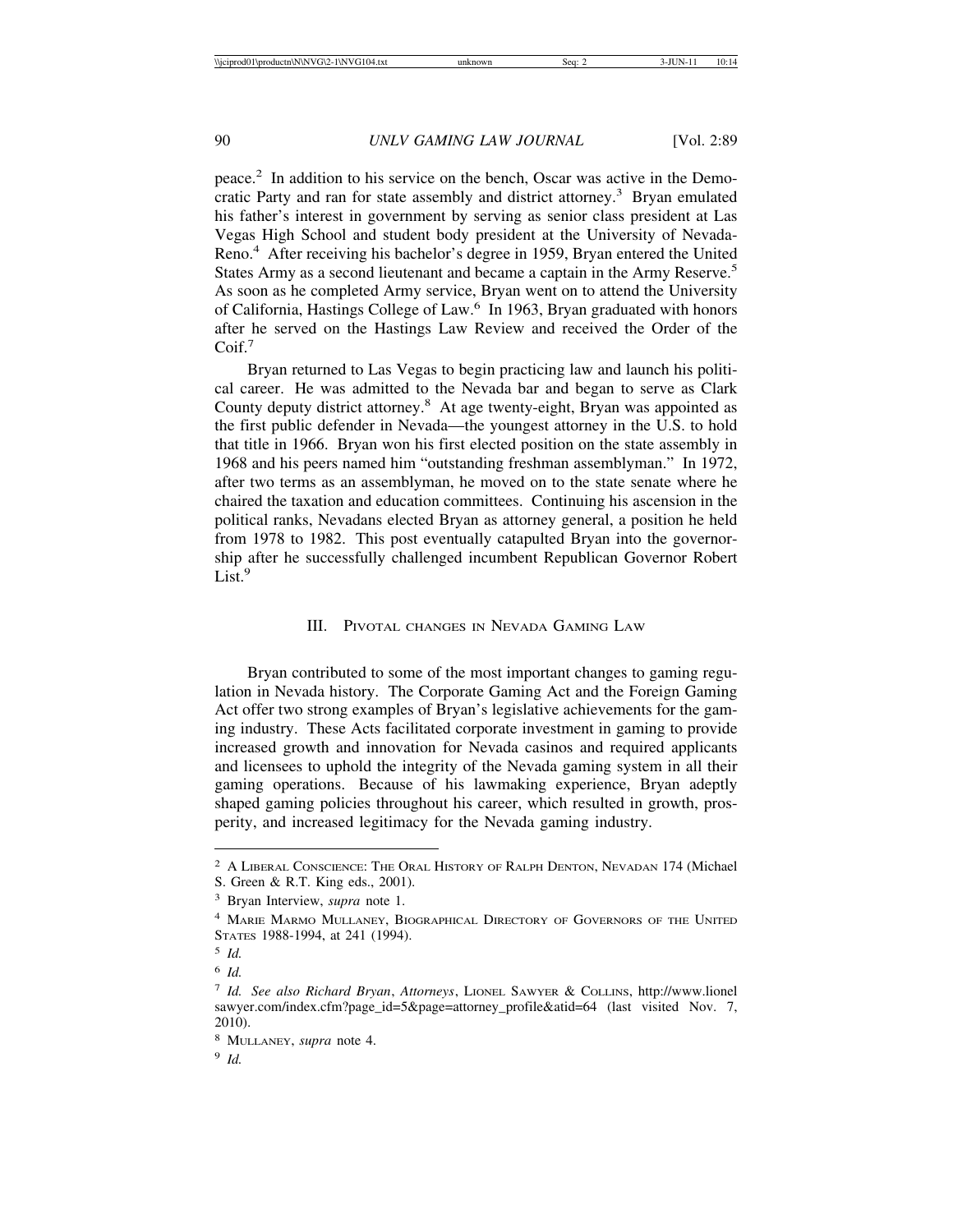#### *A. The Corporate Gaming Act*

In Bryan's 1969 freshman term as a state assemblyman, the Nevada legislature passed the Corporate Gaming  $Act<sup>10</sup>$  Prior to the passage of this legislation, publicly traded corporations were essentially unable to own casinos in Nevada due to the strict licensing process, which required that each shareholder apply for a gaming license, regardless of how small his or her share in the corporation.<sup>11</sup> Legislators knew that a painstaking individual investigation of thousands of corporate shareholders was not a viable option, particularly because shareholders continuously bought and sold company stock.<sup>12</sup> To overcome this hurdle, the innovative new law allowed public corporations to invest in Nevada gaming by requiring a gaming license for the officers and directors who operated the casino and the shareholders who wished to own a controlling interest of ten percent or more.<sup>13</sup> Shareholders who owned less than ten percent would no longer need to apply for licensing.

Without the Corporate Gaming Act, the exponential growth of the Las Vegas Strip would not have been possible. In the 1970s and 1980s, the independent casino owner became an endangered species while an increasing number of public companies used federally regulated stock and debt offerings to raise the requisite capital to buy, expand, refurbish, or build casinos.<sup>14</sup> Hilton, MGM, Holiday Inn, Ramada, Hyatt, and others decided to invest in Nevada gaming.15 Bryan reflected, "[c]orporate gaming made it possible for casinos to amass the capital necessary to build,"16 thus opening doors to new financing avenues and solving the capital problem for Nevada gaming.17 As an unintended consequence, corporate gaming bolstered public perception that corporations drove out the final vestiges of mob control.<sup>18</sup> Truth be told, legislators wanted corporate casino ownership to legitimize Nevada casinos as a sound addition to any stock portfolio, and it did.<sup>19</sup> The Corporate Gaming Act marked the first in a long list of pivotal changes to Nevada's gaming regulatory framework in which Bryan would be involved.

<sup>10</sup> Bryan Interview, *supra* note 1.

<sup>&</sup>lt;sup>11</sup> DAVID G. SCHWARTZ, SUBURBAN XANADU: THE CASINO RESORT ON THE LAS VEGAS STRIP AND BEYOND 159 (2003) [hereinafter SUBURBAN XANADU].

<sup>12</sup> *Id. See also* LIONEL SAWYER & COLLINS, NEVADA GAMING LAW 25 (3d ed. 2000).

<sup>13</sup> SUBURBAN XANADU, *supra* note 11, at 160.

<sup>&</sup>lt;sup>14</sup> JEFF BURBANK, LICENSE TO STEAL: NEVADA'S GAMING CONTROL SYSTEM IN THE MEGARESORT AGE 32 (2000) [hereinafter LICENSE TO STEAL].

<sup>15</sup> LIONEL SAWYER & COLLINS, *supra* note 12.

<sup>16</sup> Bryan Interview, *supra* note 1.

<sup>17</sup> SUBURBAN XANADU, *supra* note 11, at 163.

<sup>&</sup>lt;sup>18</sup> *Id.* Corporate casino ownership contributed to the elimination of organized crime influence in Nevada gaming. However, it was the concerted efforts of Nevada's legislators, gaming regulators, and law enforcement officials that eventually eradicated organized crime from the gaming industry. *See generally* Leslie Niño Fidance, *The Mob* Never Ran Vegas, 13 GAMING L. R. & ECON. 27 (2009).

<sup>19</sup> SUBURBAN XANADU, *supra* note 11, at 163.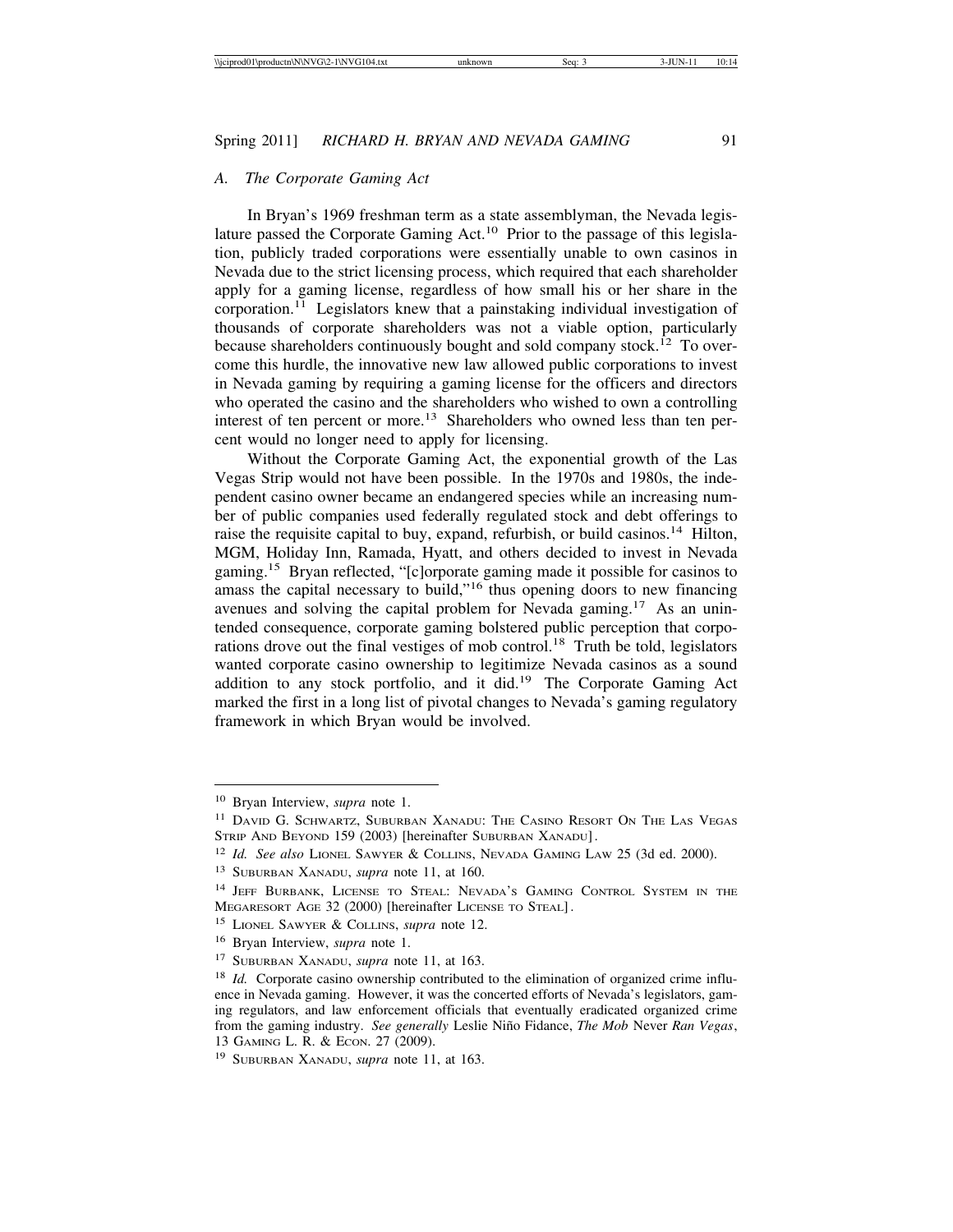#### *B. The Foreign Gaming Act*

As a state senator and member of the Nevada senate judiciary committee, Bryan actively participated in the passage of the 1977 Foreign Gaming Act.<sup>20</sup> After New Jersey legalized casino gaming in Atlantic City, Nevada legislators understood that the "Silver State" was no longer the only jurisdiction with legalized gaming. Legislators wanted a tool to prevent licensees from doing something illegal in another jurisdiction that could eventually damage the Nevada gaming industry.<sup>21</sup> They protected the integrity of Nevada gaming by passing the Foreign Gaming Act, which expressly prohibited a licensee from engaging in unscrupulous conduct outside Nevada. Specifically, the legislation obligated Nevada licensees running a gaming establishment anywhere else in the world to operate that establishment within the laws of the relevant gaming iurisdiction. $22$ 

Instead of simply requiring licensees to follow the law, the Foreign Gaming  $Act^{23}$  went a step further by requiring licensees to operate foreign gaming operations in accordance with Nevada's standards of honesty and integrity.<sup>24</sup> Under this Act, it is not enough for licensees to follow the laws of a jurisdiction outside of Nevada; they cannot engage in any conduct or association that "[p]oses an unreasonable threat to the control of gaming in [Nevada]; . . . tends to reflect discredit or disrepute upon [Nevada] . . . ; or is contrary to the public policy of [Nevada] concerning gaming."25 Bryan energetically supported Nevada's right to hold licensees to the highest standards of ethics because he understood that public perception of the Nevada gaming industry as honest and reliable was crucial to consistent growth.<sup>26</sup> This rationale would shape Bryan's policy agenda for the gaming industry throughout his career. Therefore, keeping the gaming industry clean was not an afterthought; it was a driving force.

A licensee shall not, in a foreign gaming operation, knowingly:

<sup>20</sup> *Foreign Gaming Act: Hearing on Assemb. 375 Before the S. and Assemb. Judiciary Comm.*, 1977 Leg., 59th Sess. (Nev. 1977).

<sup>21</sup> *Id. See also* Jason M. Yates, The Pansy Ho and MGM Mirage Partnership: What is the Role of State Regulators in a Global Gaming Economy? (2008) (unpublished paper), http:// works.bepress.com/jason\_yates/1 (last visited Nov. 8, 2010).

<sup>22</sup> NEV. REV. STAT. § 463.720 (1997). *See also* LIONEL SAWYER & COLLINS, *supra* note 12, at 226.

<sup>&</sup>lt;sup>23</sup> Codified in Nev. Rev. Stat.  $\S$ § 463.680 – 463.720 (1997).

 $24$  In relevant part, the key provision of the foreign gaming statute states:

<sup>(1)</sup> Violate a foreign, federal, tribal, state, county, city or township law, regulation, ordinance or rule, or any equivalent thereof, concerning the conduct of gaming;

<sup>(2)</sup> Fail to conduct the operation in accordance with the standards of honesty and integrity required for gaming in [Nevada];

<sup>(3)</sup> Engage in an activity or enter into an association that is unsuitable for a licensee because it:

<sup>(</sup>a) Poses an unreasonable threat to the control of gaming in this state;

<sup>(</sup>b) Reflects or tends to reflect discredit or disrepute upon this state or gaming in this state; or

<sup>(</sup>c) Is contrary to the public policy of this state concerning gaming;

NEV. REV. STAT. § 463.720(1)-(3) (1997).

<sup>25</sup> NEV. REV. STAT. § 463.720(3) (1997).

<sup>26</sup> Bryan Interview, *supra* note 1.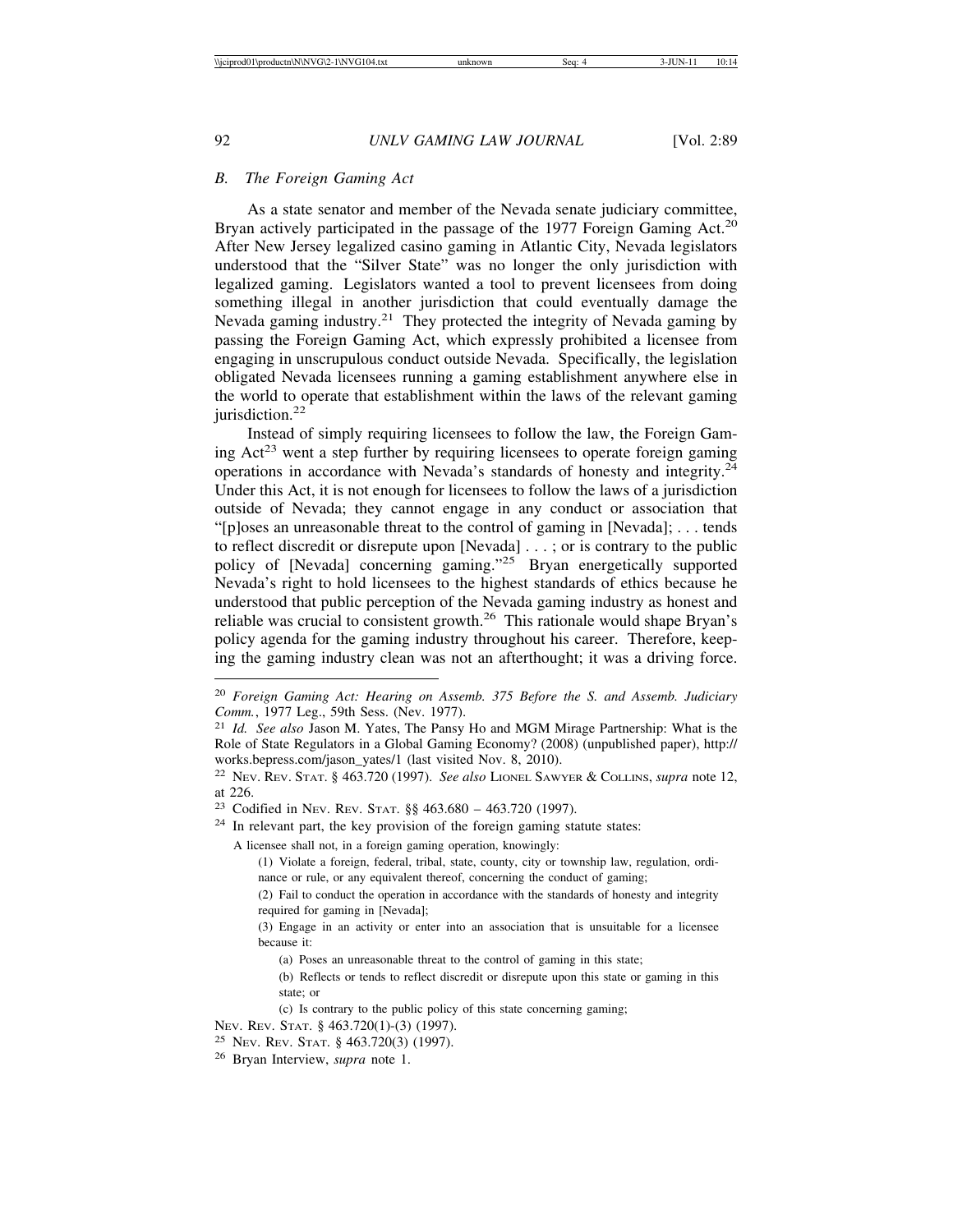#### IV. KEY JUDICIAL RULINGS SUPPORTING NEVADA'S GAMING REGULATIONS

During his tenure as Nevada's Attorney General, Bryan was instrumental in developing a body of case law that supported Nevada's authority to regulate the gaming industry without impediment. Bryan supervised numerous highprofile gaming cases in both the state and federal courts. As deputy and chief deputy of the attorney general's gaming division, which represents the State Gaming Control Board ("Board") and Gaming Commission ("Commission"), Patricia Becker worked closely with Bryan on gaming cases.<sup>27</sup> Becker remembers that Bryan was closely involved in each case, but rather than taking over a case for court appearances, he trusted the gaming division attorneys to argue their own cases.28 This practice instilled confidence in his deputy attorneys and allowed them to remain calm amidst intense media coverage. Bryan also led by example when he personally argued gaming cases.<sup>29</sup> His leadership as Nevada's Attorney General set vital precedents in gaming law.

# *A. Gaming is a Privilege, Not a Right*

Effective gaming regulation stands on the principle that gaming is a privilege, not a right.30 Attorney General Bryan and his deputies successfully defended this principle against suspected mob affiliates in a number of cases, thus helping gaming regulators win the war against organized crime and forcing casino operators with organized crime affiliations out of Nevada gaming. In *Rosenthal v. State ex rel. Nevada Gaming Commission*, the Nevada Supreme Court affirmed its previous ruling that gaming authorities could revoke organized crime front man, Frank Rosenthal's work permit if gaming regulators deemed such action necessary.31 In *Spilotro v. State ex rel. Nevada Gaming Commission*, 32 the court upheld the constitutionality of Nevada's List of Excluded Persons,  $33$  or the "Black Book,"  $34$  against notorious mob affiliate, Tony Spilotro. *State v. Glusman* affirmed the Commission's authority to require a person doing business on the premises of a gaming establishment to apply for licensure and a determination of suitability.<sup>35</sup> Each of these cases represents a key building block in establishing the Commission's authority to enforce gaming regulations effectively. With firmly established precedent that gaming is a privilege and not a right, gaming regulators led successful efforts to rid Nevada of organized crime influence.

<sup>&</sup>lt;sup>27</sup> Telephone Interview with Patricia Becker, Exec. Dir., UNLV Int'l Gaming Inst., former Member, Nev. Gaming Control Bd., (May 20, 2009) [hereinafter Becker Interview]. <sup>28</sup> *Id.* 

<sup>&</sup>lt;sup>29</sup> *Id.*<br><sup>30</sup> State v. Rosenthal, 559 P.2d 830, 835 (Nev. 1977).<br><sup>31</sup> 620 P.2d 874, 876 (Nev. 1980).<br><sup>32</sup> 661 P.2d 467, 472 (Nev. 1983).<br><sup>33</sup> *See* Nev. Rev. Stat. § 463.151 (1985).<br><sup>34</sup> Sergio Lalli, *A Peculiar Instit* 10 (Jack Sheehan ed., 1997). For many years, the List of Excluded Persons has been referred to as the "Black Book" for the binder that originally held it. Persons included on the list must be excluded or ejected from all licensed gaming establishments in Nevada. *See* Niño Fidance, *supra* note 18, at 29-30 (citations omitted). <sup>35</sup> 651 P.2d 639, 642, 649 (Nev. 1982).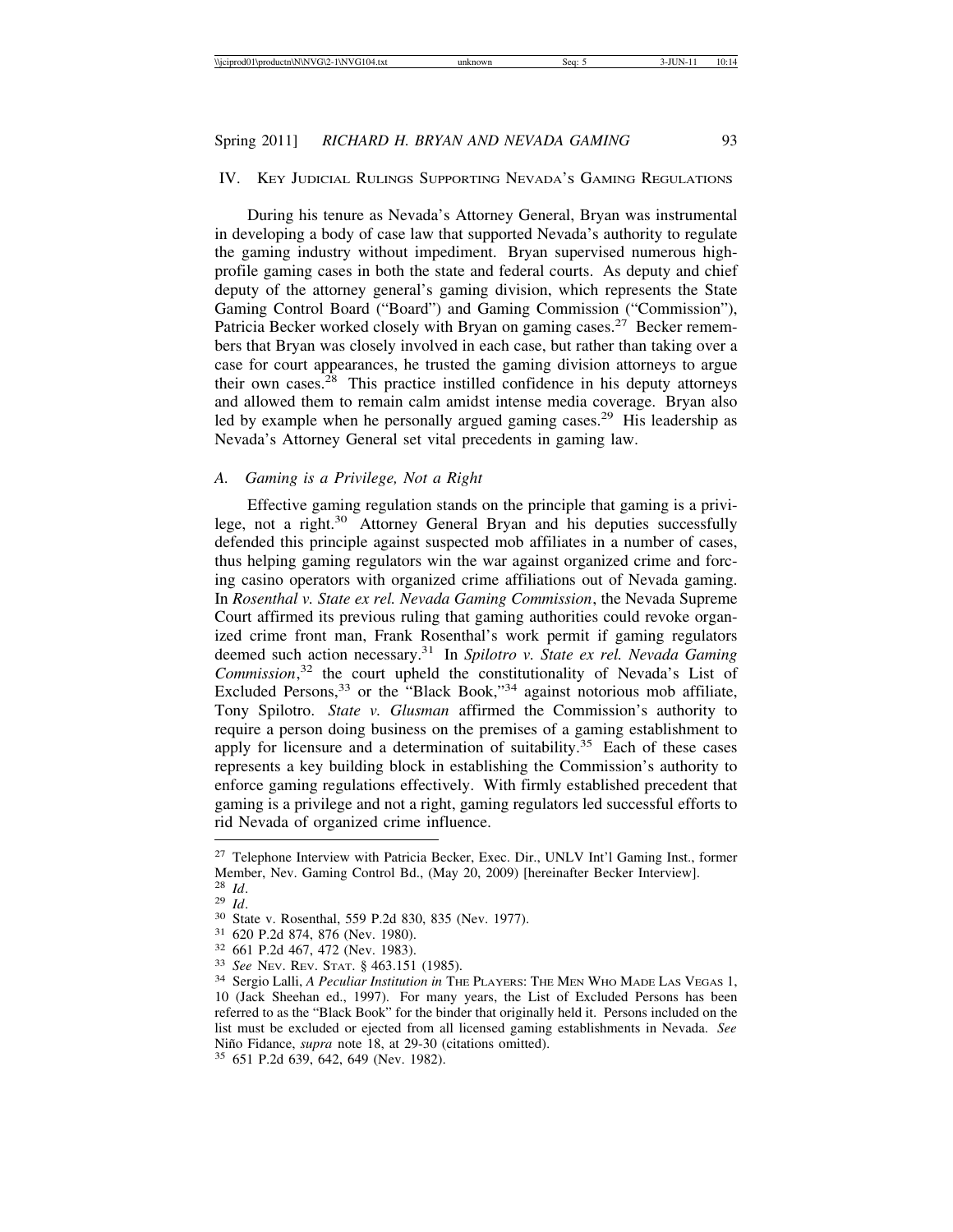#### *B. The Aladdin Hotel case*

As attorney general, Bryan personally represented the Board and Commission before the Ninth Circuit Court of Appeals.<sup>36</sup> In 1979, James Tamer, a former Aladdin executive, was convicted of conspiring to exercise illegal hidden ownership in the resort.<sup>37</sup> Following the conviction, the Board initiated efforts to revoke the Aladdin's gaming license but subsequently agreed to allow the sale of the resort to a purchaser suitable for licensure.<sup>38</sup> In the meantime, the Board permitted gaming operations to continue. The Aladdin's potential buyer pulled out of the agreement,<sup>39</sup> and after two and a half hours of heated debate, the Commission again voted in favor of revoking the Aladdin's gaming license.40 The Aladdin received a temporary restraining order and preliminary injunction from a federal district court to keep its doors open, $41$  thus setting the stage for Attorney General Bryan to advocate for Nevada gaming regulators' right to revoke the Aladdin's gaming license.

The Ninth Circuit agreed with Attorney General Bryan and upheld the Commission's power to revoke the Aladdin's license without federal judicial review.42 The court rejected the Aladdin's assertion of an alleged right to a reasonable time to dispose of assets prior to license revocation, which the casino equated to a federal due process right invoking federal jurisdiction.<sup>43</sup> Likewise, the Ninth Circuit declined to extend federal jurisdiction to questions concerning the operation or interpretation of gaming licenses, which were "purely matters of state law."<sup>44</sup> Because the federal district court lacked jurisdiction, the Ninth Circuit reversed the preliminary injunction order and remanded the case with instructions to dismiss the Aladdin's complaint.<sup>45</sup>

Since the inception of legalized gaming in Nevada, state law has always governed gaming regulation. On those grounds, Nevada zealously guarded its right to regulate the industry with minimal federal interference. Bryan's advocacy on behalf of the Gaming Commission as Attorney General helped guarantee that a licensee could not thwart regulators efforts to police Nevada's most important industry.

#### V. BRYAN'S ACTIONS AS NEVADA'S GOVERNOR

The global economy experienced a devastating recession between 1978 and 1982. Unfortunately, the Nevada gaming industry was not spared from the recession's destructive effects. Rising fuel costs and gas shortages caused severe visitor volume declines in both the drive-in market and the air market

<sup>&</sup>lt;sup>36</sup> Aladdin Hotel Corp. v. Nev. Gaming Comm'n, 637 F.2d 582, 583 (9th Cir. 1980).<br><sup>37</sup> RONALD A. FARRELL & CAROLE CASE, THE BLACK BOOK AND THE MOB: THE UNTOLD STORY OF THE CONTROL OF NEVADA'S CASINOS 120 (1995).<br>
<sup>38</sup> Aladdin Hotel Corp., 637 F.2d at 583.<br>
<sup>39</sup> Id.<br>
<sup>40</sup> LIONEL SAWYER & COLLINS, *supra* note 12, at 345.<br>
<sup>41</sup> Aladdin Hotel Corp., 637 F.2d at 583.<br>
<sup>42</sup> Id. at 5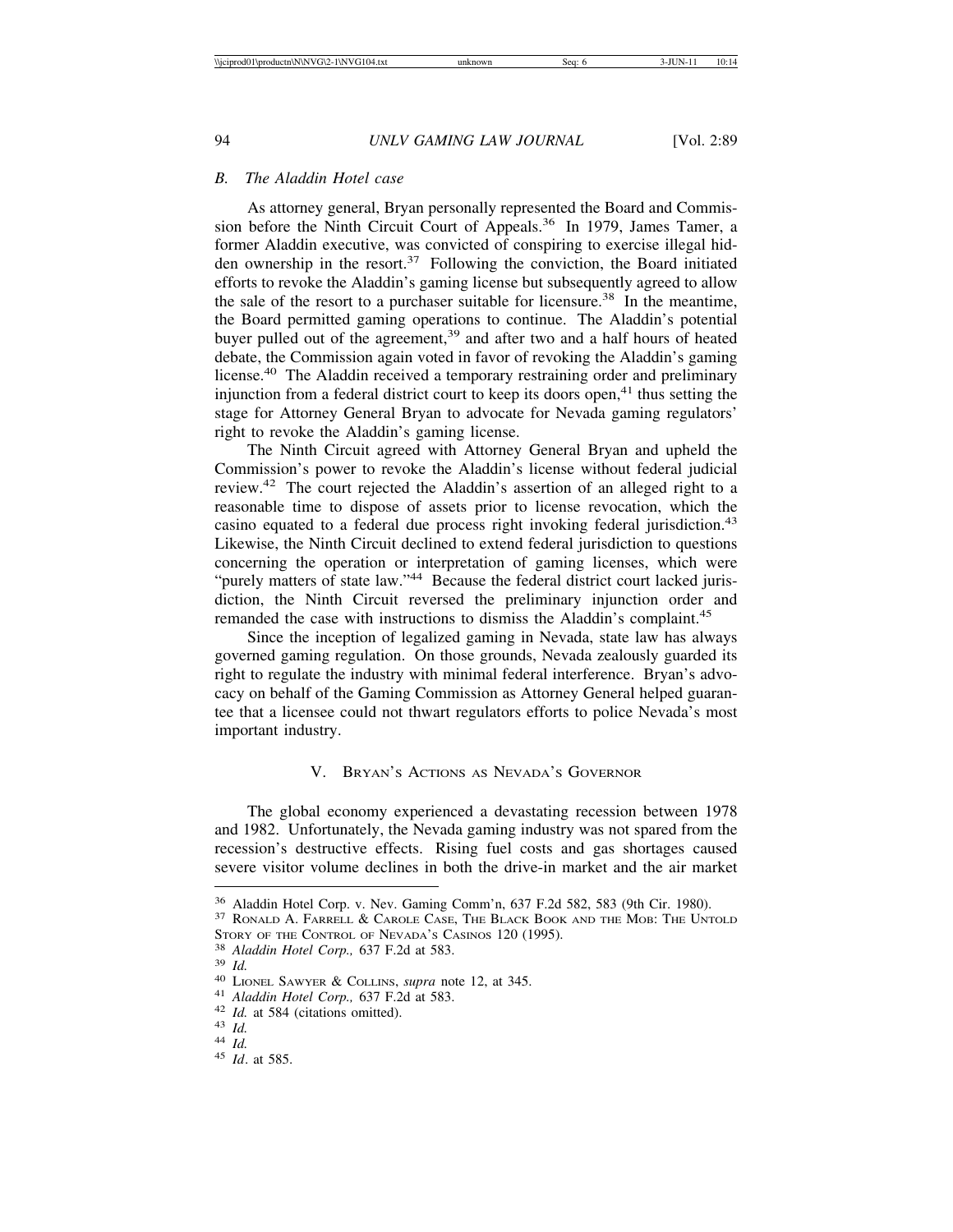for the Las Vegas Strip.<sup>46</sup> The recession also caused international "high rollers" to stay home and increased the amounts of uncollectable gaming debts.<sup>47</sup> This sharp economic downturn shattered a prevailing myth that the gaming industry was "recession proof."48 For the first time in thirty years, Nevada gaming revenue fell.<sup>49</sup>

When Bryan took the oath of office as Nevada's twenty-fifth governor in 1983, the Nevada gaming industry faced unique and difficult challenges. Two major issues urgently needed the new governor's attention: the decline in tourism resulting from the economic downturn and the increasing competition from Atlantic City gaming.<sup>50</sup> Bryan dealt with these problems head-on using adept leadership and skillful regulatory appointments to forge a new path. In doing so, Bryan helped lay the groundwork for the "Burger King Revolution"—the shrewd marketing makeover that changed Las Vegas' target market and catapulted the Nevada gaming industry out of recession<sup>51</sup> and into the twenty-first century.

# *A. "Gaming - and So Much More! Richard Bryan's Tourism Agenda for the 80's"*

During Bryan's gubernatorial campaign, he prepared an ambitious tourism agenda to stimulate radical change in Nevada's dismal efforts to promote tourism. He wrote a pamphlet entitled "Gaming - and So Much More! Richard Bryan's Tourism Agenda for the 80's" to highlight the growing need for "aggressive and sophisticated marketing campaigns."<sup>52</sup> The facts were astonishing: 42% of the Nevada workforce depended on travel and tourism revenue as service industry employees, yet Nevada was last in tourism expenditures.<sup>53</sup> For example, the annual advertising budgets of other tourist states dwarfed Nevada's paltry \$40,000 budget—Utah spent \$1 million annually; North Dakota, \$1.3 million; Mississippi, \$1.6 million; and New Mexico, \$4.6 million.<sup>54</sup> Bryan explained that Nevada had "neglected its responsibility as an active partner in encouraging tourism."55 The figures demonstrated that state government relied almost entirely on the gaming industry to shoulder the advertising burden.<sup>56</sup>

<sup>46</sup> David G. Schwartz, *The Burger King Revolution: How Las Vegas Bounced Back, 1983- 1989*, 14 GAMING L. REV. & ECON. 261, 265 (2010) (citing *Las Vegas Visitors and Convention Authority, Historical Las Vegas Visitor Statistics* LVCVA.COM) [hereinafter *Burger King*].

<sup>47</sup> *Id.* at 266 (citations omitted).

<sup>48</sup> *Id.* at 265.

<sup>&</sup>lt;sup>49</sup> William N. Thompson, *Steve Wynn: I Got the Message, in* THE MAVERICK SPIRIT: BUILD-ING THE NEW NEVADA 194, 198 (Richard O. Davies ed., 1999).

<sup>50</sup> *Burger King*, *supra* note 46, at 261.

<sup>51</sup> *Id.*

<sup>52</sup> Richard H. Bryan, *Gaming - and So Much More! Richard Bryan's Tourism Agenda for the 80's* 1 (Aug. 17, 1982) (available in the UNLV Center for Gaming Research).

<sup>53</sup> *Id.*

<sup>54</sup> *Id.*

<sup>55</sup> *Id.* at 12.

<sup>56</sup> *Id.* at 2.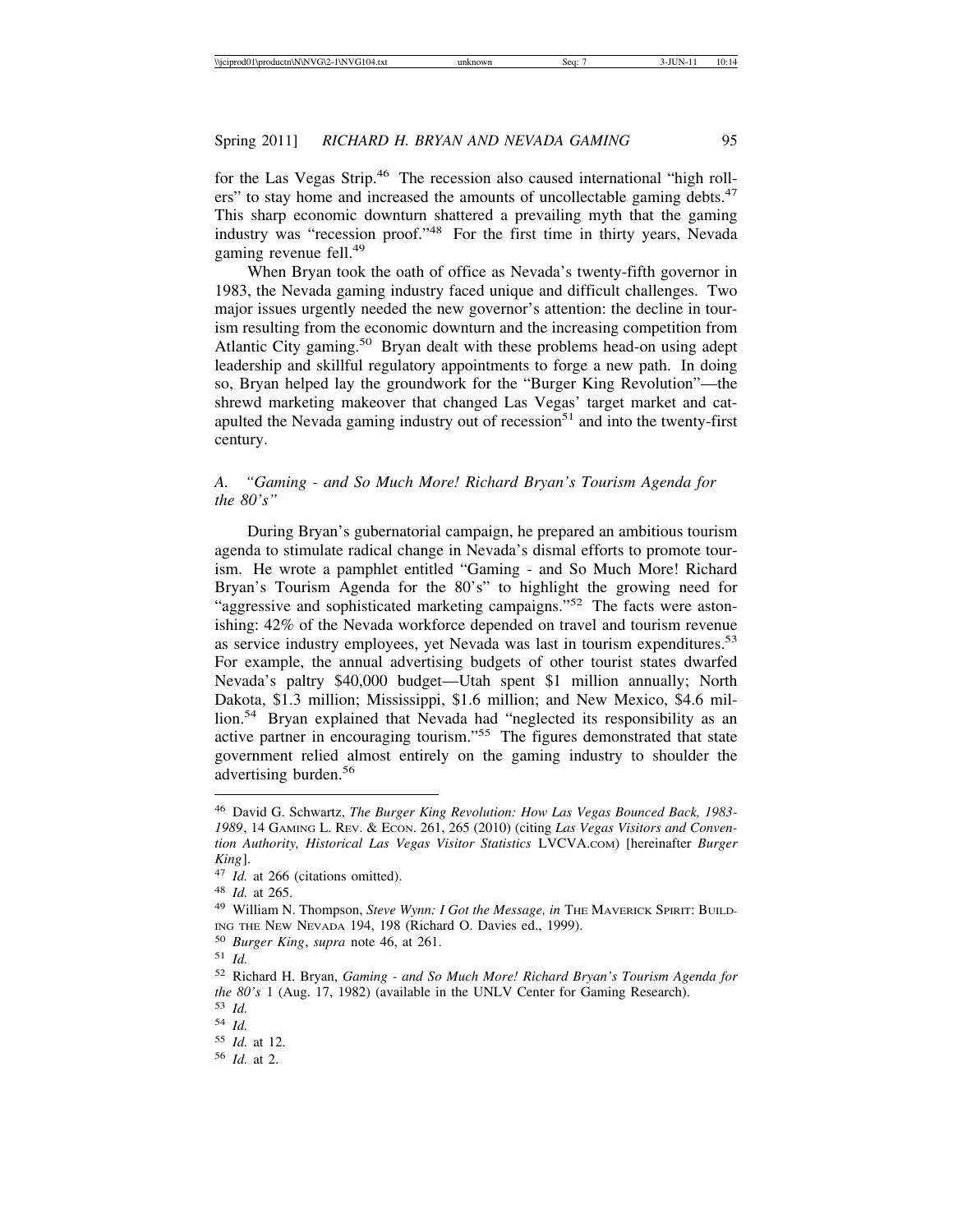#### *B. Atlantic City: Threat to Nevada Gaming*

Although many Nevada gaming leaders publicly denied any fear of losing their monopoly on legalized gaming,<sup>57</sup> Atlantic City was no small threat to Nevada gaming. In fact, many observers considered the seaside town to be the "city of the future."58 New Jersey voters legalized casino gaming in a 1976 referendum, which limited gaming within the state to Atlantic City.<sup>59</sup> Casinos opened in 1978, and within a few short years, the annual gaming revenue of Atlantic City casinos rivaled Nevada's; thus, Las Vegas was in actual danger of losing its designation as the world's top gaming destination.<sup>60</sup>

#### *C. The "Burger King Revolution"*

To turn the economic tide in the mid-80s, the industry underwent a largescale realignment. Las Vegas broadened its appeal by adding family attractions and catering to a demographic described as "low roller"<sup>61</sup> and "middle" America."62 Implementing Governor Bryan's plan to revamp state and local tourism initiatives,<sup>63</sup> the Las Vegas Convention and Visitors Authority ("LVCVA") promoted Las Vegas as a family destination with television and newspaper advertisements.64 The *New York Times* proclaimed, "Las Vegas has responded to the new realities of gaming by trying to transform itself from sin city into family entertainment zone."65 The results were promising; family activity doubled between 1984 and 1989.<sup>66</sup> The LVCVA also promoted convention business as part of the \$10 million dollar worldwide marketing campaign.67 In a stark turn of events, Atlantic City's growth slowed, while Las Vegas' growth began to build momentum.<sup>68</sup>

Some industry observers describe this expansion as the "Burger King Revolution," a reference to the first fast-food restaurant built within a Las Vegas casino. For many years, the Riviera Hotel and Casino focused on pursuing the high roller market."69 However, this unproductive single-market strategy coupled with the overwhelming effects of the recession landed "the Riv" in bankruptcy.70 Jeffrey Silver, former Board member and chief executive officer at the Riviera, recognized the struggling casino's need to broaden its appeal to middle-class guests.<sup>71</sup> He proposed offering a familiar franchise restaurant

USA TODAY, Apr. 5, 1985, at 6B). <sup>69</sup> *Id.* at 268. <sup>70</sup> *Id.* <sup>71</sup> Martinez, *supra* note 67, at 1.

<sup>&</sup>lt;sup>57</sup> Burger King, supra note 46, at 263.<br><sup>58</sup> Id.<br><sup>59</sup> SUBURBAN XANADU, supra note 11, at 178.<br><sup>60</sup> Burger King, supra note 46, at 262-63 (citations omitted).<br><sup>61</sup> Id. at 269.<br><sup>62</sup> Nicholas D. Kristof, *Vegas Courts Low R* 

May 30, 1989, at B5.<br><sup>65</sup> *Id.* at A1.

<sup>&</sup>lt;sup>66</sup> *Id.* at B5.<br><sup>67</sup> Al Martinez, *The New Las Vegas: A Bet on Burgers*, L.A. TIMES, Mar. 31, 1984, at 24.<br><sup>68</sup> *Burger King, supra* note 46, at 272 (citing *Atlantic City in a Stall as Las Vegas Expands*,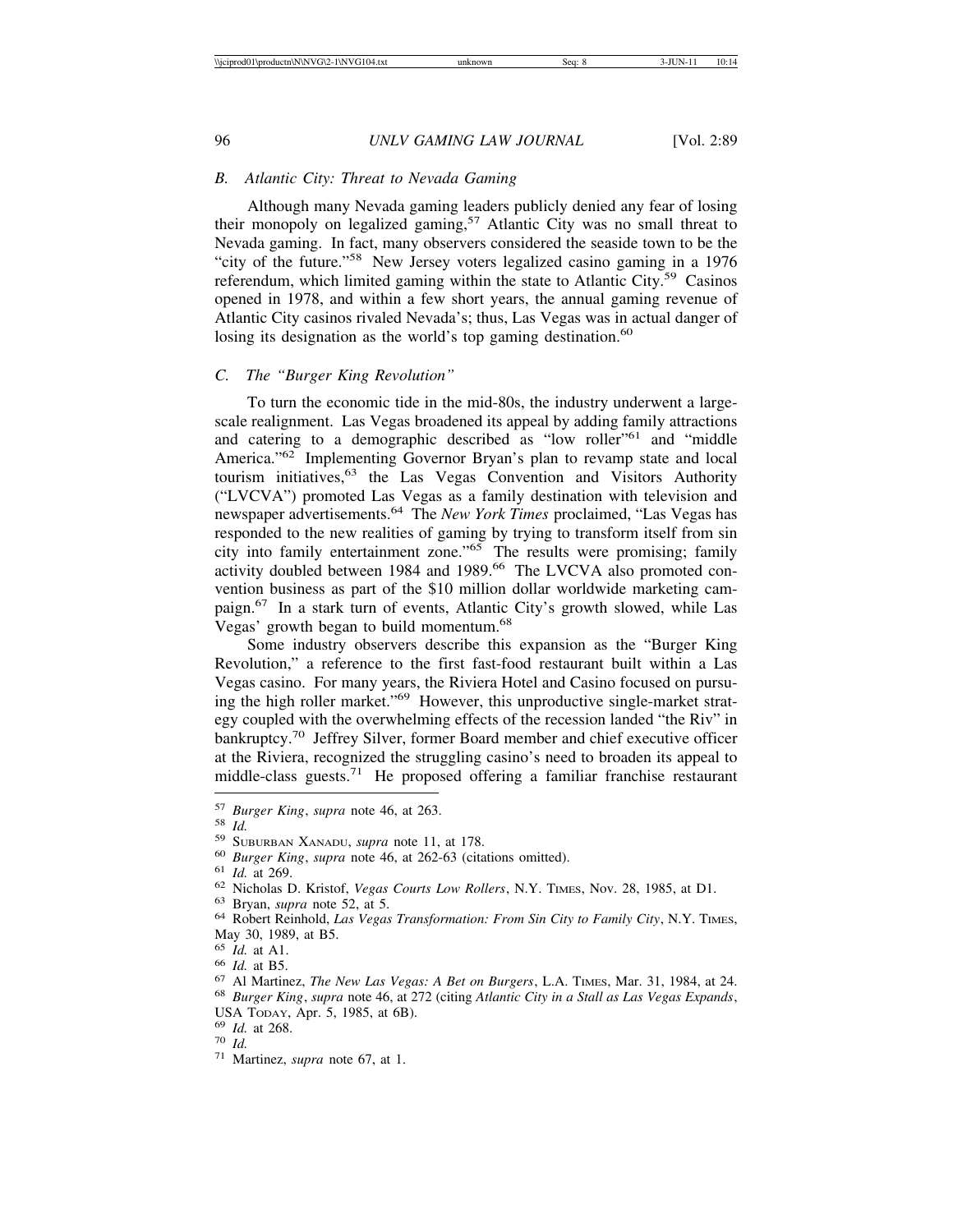among other family-friendly attractions such as a video arcade.<sup>72</sup> Despite formidable opposition, a Burger King location eventually opened inside the casino in 1984.73 Silver converted the skeptics when the Riviera's Burger King became the most successful franchise in the chain.<sup>74</sup> By targeting the "middleclass roller,"<sup>75</sup> the Riviera was able to emerge from bankruptcy triumphant.<sup>76</sup> Competing casinos could not ignore the Riv's newfound success and soon began revamping their marketing strategies, including exploring their own franchise prospects.<sup>77</sup>

In retrospect, the Burger King Revolution did much more than simply bring fast food into Las Vegas casinos. It signified a symbolic rebirth—Las Vegas' transformation from "high-roller town to middle-class mecca."<sup>78</sup> Nevada gaming operators did not sit on their laurels while economic distress and increased competition from Atlantic City threatened their survival. Instead, they embraced Governor Bryan's call for a public-private partnership to implement an aggressive tourism campaign<sup>79</sup> and overhauled their operations to accommodate change. For example, once casino executives recognized that slot players could generate more revenue than table players could, the number of quarter-machine slots more than doubled on the Strip from 1983 to 1989.<sup>80</sup>

As governor, Bryan provided the leadership necessary to implement new tourism strategies that promoted the Nevada gaming industry effectively. Although the emergence of corporate ownership in the '70s and the megaresort boom of the '90s tend to receive more media attention, the '80s was a pivotal decade because it was an era where Nevada gaming restructured the industry's focus.81 Throughout Bryan's tenure as governor, gaming revenues rose and double-digit revenue increases were common.82 In the 1988 fiscal year, gross gaming revenue topped \$4 billion dollars and generated over \$308 million in state taxes and license fees.<sup>83</sup> When Bryan left for Washington, D.C. in 1989, Nevada was poised to enter a new megaresort age with the opening of the Mirage, the dream project of casino mogul Steve Wynn.<sup>84</sup> The carefully planned Mirage offered increased non-gaming elements to tourists and reintroduced luxury to high-end clientele with huge success.<sup>85</sup> The prosperity of the

<sup>&</sup>lt;sup>72</sup> Burger King, supra note 46, at 268 (citing Martinez, supra note 67, at 1).<br><sup>73</sup> Id.<br><sup>74</sup> Id.<br><sup>75</sup> Martinez, supra note 67, at 1.<br><sup>75</sup> Martinez, supra note 67, at 1.<br><sup>76</sup> Burger King, supra note 46, at 268 (In 1985, t publicly proclaimed, "[w]e're targeting Middle America.") (citing Kristof, *supra* note 62, at D1).<br> $^{77}$  *Id.* at 268.

<sup>&</sup>lt;sup>78</sup> Martinez, *supra* note 67, at 1.<br>
<sup>79</sup> See generally Bryan, *supra* note 52, at 12.<br>
<sup>80</sup> Burger King, *supra* note 46, at 269 (citing Kristof, *supra* note 62, at D1).<br>
<sup>81</sup> See id. at 261-62.<br>
<sup>82</sup> See id. at 271-7 at the 11th Annual Nevada Gaming Conference and Workshop (Reno, Nev., May 16-17, 1989; Las Vegas, Nev., May 18-19, 1989) (available in the UNLV Center for Gaming Research).<br><sup>84</sup> LICENSE TO STEAL, *supra* note 14, at 32.

<sup>&</sup>lt;sup>85</sup> Burger King, *supra* note 46, at 273.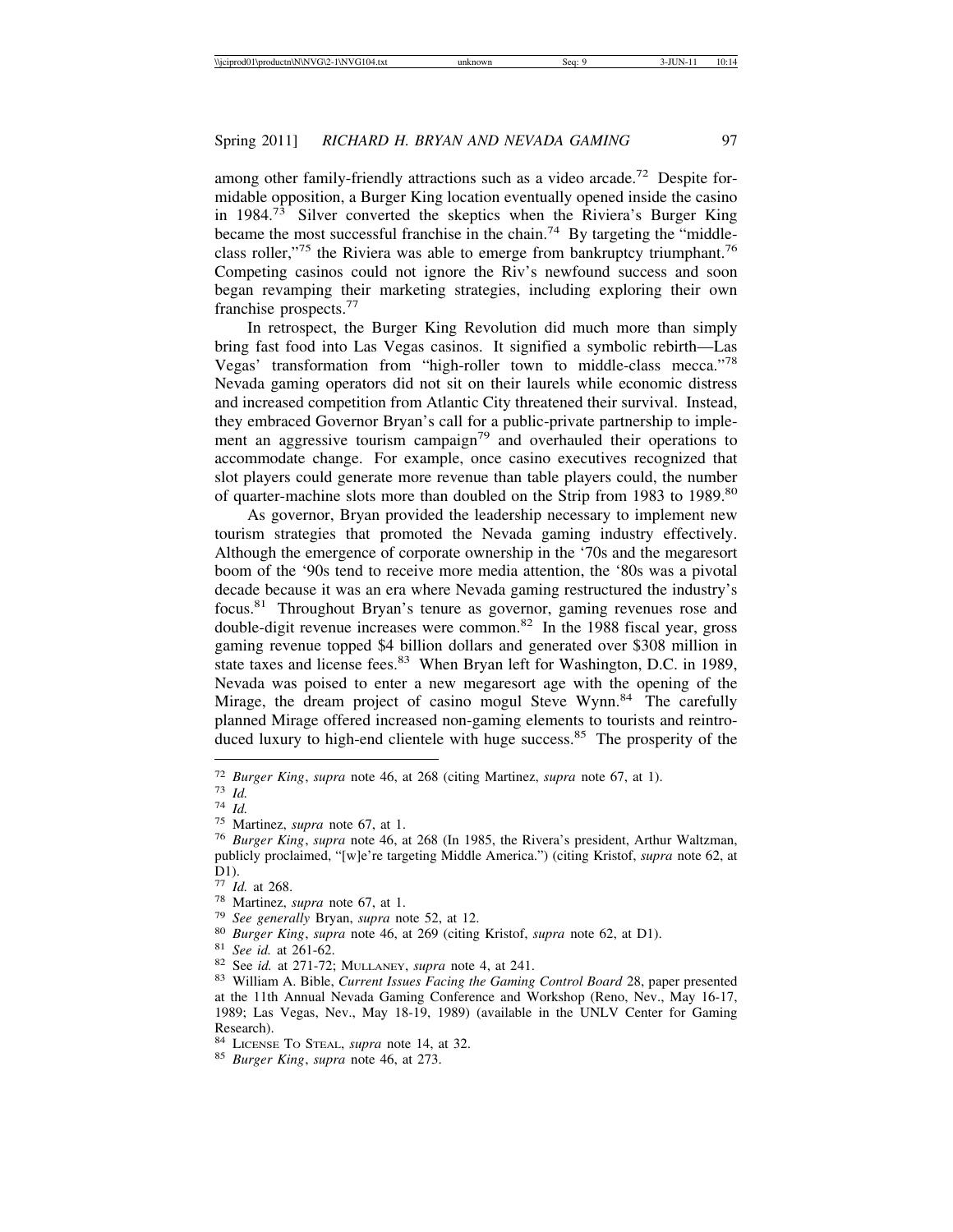Mirage made the wave of gaming expansion in the '90s possible and served as a testament to Bryan's astute leadership through the early-'80s decline. In the same way, Governor Bryan's selection of sharp gaming regulators who shared his standards for integrity and sound gaming regulation helped guide the gaming industry through the obstacles created by this expansion.

# VI. "FAIR AND TOUGH": GOV. BRYAN'S GAMING REGULATORY APPOINTMENTS

The governor of Nevada has wide discretion in appointments to the Board and Commission because these appointments do not require the state legislature's approval.<sup>86</sup> In fact, gaming regulatory appointments are among a Nevada governor's most important appointments $87$  because of the gaming industry's central economic role in the state. Governor Bryan understood that his singular-authority in gaming regulatory appointments gave him added political clout, but his leadership approach carefully avoided public displays of the use of power.<sup>88</sup> Instead, Bryan chose to take an objective, understated approach when he appointed gaming regulators. His appointees were capable, independent, and dedicated to keeping the gaming industry free from undesirable elements. Rather than appoint his friends or members of his own political party, Bryan sought gaming regulators who were "fair and tough" and who possessed expertise in their respective fields.<sup>89</sup> As such, Bryan's gaming regulatory appointees were among the highest qualified people who ever served the state. With each appointment, Bryan displayed his commitment to Nevada gaming by selecting appointees who valued and protected the integrity of the gaming control system.

#### *A. Michael Rumbolz: From Blackjack Dealer to Chairman of the Board*

Michael Rumbolz, former Board Chairman, praised Bryan's straightforward approach in appointing Board members; "politics did not enter into any of his appointments."<sup>90</sup> Rumbolz had a longstanding interest in Nevada gaming; he dealt blackjack and poker throughout college and law school.<sup>91</sup> During his early career in private law practice, Rumbolz represented several large gaming clients.92 In 1983, he went to work for Nevada's Republican attorney general as the chief deputy of the gaming division. $93$  When Governor Bryan interviewed him for an open position on the Board, Rumbolz recalled that Bryan did not ask about his political party affiliation: "He wasn't interested in my polit-

<sup>86</sup> MICHAEL W. BOWERS, THE SAGEBRUSH STATE: NEVADA'S HISTORY, GOVERNMENT, AND

POLITICS 79, 81 (2d ed. 2002).<br><sup>87</sup> *Id.* at 79.<br><sup>88</sup> Hal Rothman, Neon Metropolis: How Las Vegas Started the Twenty-First Cen-<br>tury 145 (2002).

<sup>&</sup>lt;sup>89</sup> Bryan Interview, *supra* note 1.<br><sup>90</sup> Interview with Michael Rumbolz, former Chairman, Nev. Gaming Control Bd., in Las Vegas, Nev. (Apr. 20, 2009) [hereinafter Rumbolz Interview]. <sup>91</sup> *Id.* 

<sup>91</sup> *Id.* <sup>92</sup> LICENSE TO STEAL, *supra* note 14, at 215. <sup>93</sup> *Id.*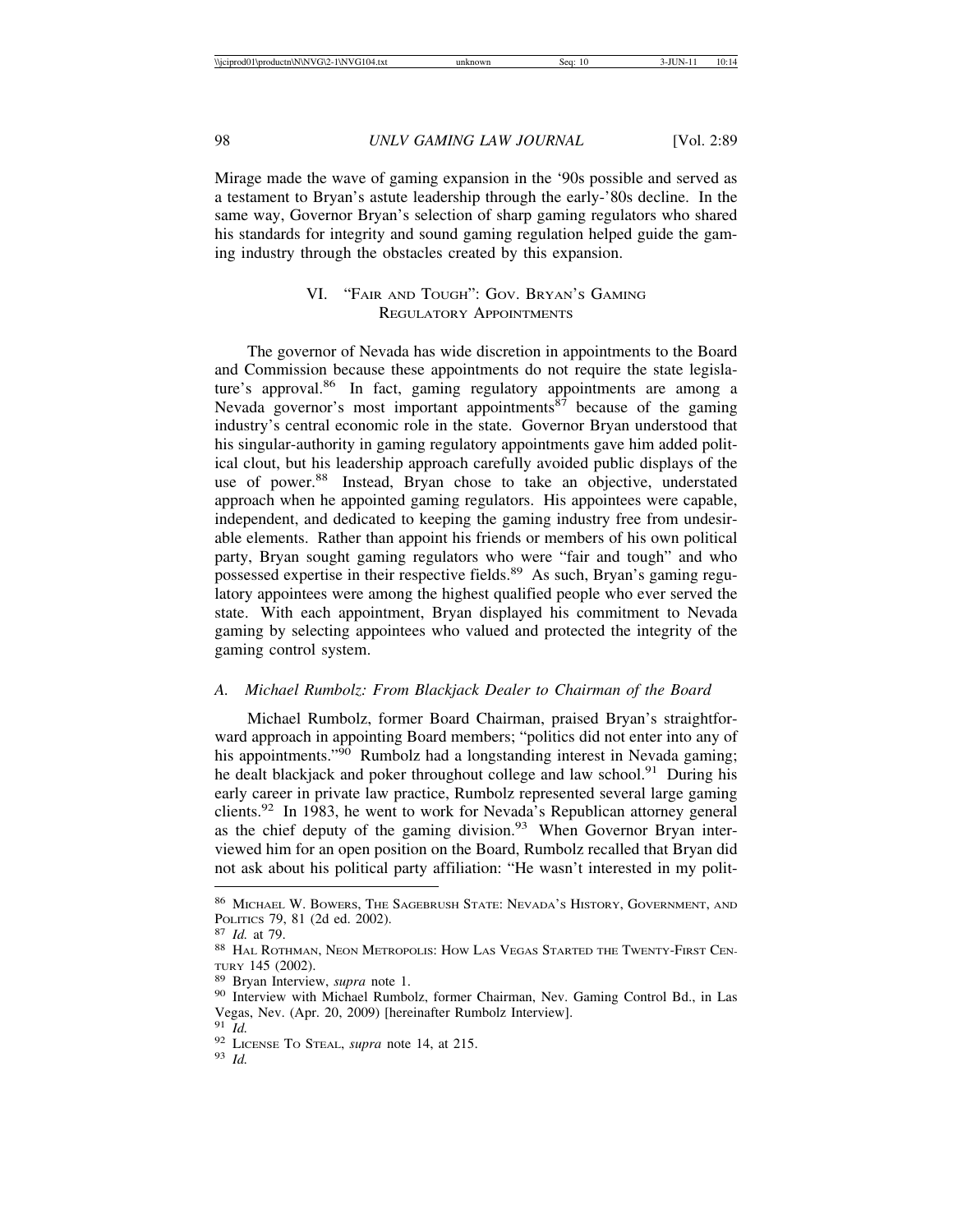ics . . . that never came up."94 Instead, Bryan recognized that Rumbolz's diverse gaming experience representing both the applicants and gaming regulators made him well suited for a seat on the Board.

# *B. Guy Hillyer: Rising Through the Ranks of the Board's Staff to Board Member*

Another key appointment for Bryan was Guy Hillyer, the second appointee in the Board's history to rise from within the agency's staff to become a Board Member.<sup>95</sup> Hillyer started with the Board as an audit agent and received a series of promotions until he became chief of the audit division.<sup>96</sup> At the time of his appointment, Hillyer had been on staff with the Board for ten years.<sup>97</sup> Bryan felt that Hillyer's background in finance as a certified public accountant and his familiarity with the Board's structure made him a natural choice.<sup>98</sup> Bryan's instinct on Hillyer proved to be true. While he served on the Board, Hillyer utilized his financial expertise to oversee a new game laboratory where Board agents tested the accuracy of proposed games.<sup>99</sup>

# *C. Bart Jacka: Rising Through the Ranks of the Board's Staff to Board Member*

Bryan appointed S. Barton "Bart" Jacka to the Board to utilize his law enforcement experience and proven administrative skills to benefit the gaming industry.100 A graduate of the Federal Bureau of Investigation's National Academy, Jacka served as Assistant Sheriff with the Las Vegas Metropolitan Police Department<sup>101</sup> before Republican governor Robert List appointed him as Director of the Department of Motor Vehicles.<sup>102</sup> Jacka's success in that position prompted Bryan to appoint Jacka as Director of Nevada's largest state agency at the time, the Department of Human Resources.<sup>103</sup> When Bryan was looking for a successful administrator to serve on the Board, he once again turned to Jacka<sup>104</sup> and named him the Board's chairman soon thereafter.<sup>105</sup> Bryan knew Jacka would methodically analyze each situation and trusted him

<sup>94</sup> Rumbolz Interview, *supra* note 90.

<sup>&</sup>lt;sup>95</sup> Biography of Guy T. Hillyer, former Member, Nev. Gaming Control Bd., prepared for the 8th Annual Gaming Conference and Workshop (Reno, Nev., May 28, 1986) [hereinafter Hillyer Biography] (on file with the UNLV Center for Gaming Research).

<sup>96</sup> *Id.*

<sup>97</sup> *Id*.

<sup>98</sup> Bryan Interview, *supra* note 1.

<sup>99</sup> Hillyer Biography, *supra* note 95.

<sup>100</sup> Telephone Interview with S. Barton "Bart" Jacka, former Chairman, Nev. Gaming Control Bd. (Apr. 21, 2009) [hereinafter Jacka Interview].

<sup>101</sup> Biography of S. Barton "Bart" Jacka, former Chairman, Nev. Gaming Control Bd., prepared for the 8th Annual Gaming Conference and Workshop (Reno, Nev., May 28, 1986) [hereinafter Jacka Biography] (on file with the UNLV Center for Gaming Research).

<sup>102</sup> Jacka Interview, *supra* note 100. *See also* Jacka Biography, *supra* note 101.

<sup>103</sup> Jacka Biography, *supra* note 101.

<sup>104</sup> Bryan Interview, *supra* note 1.

<sup>105</sup> Jacka Biography, *supra* note 101.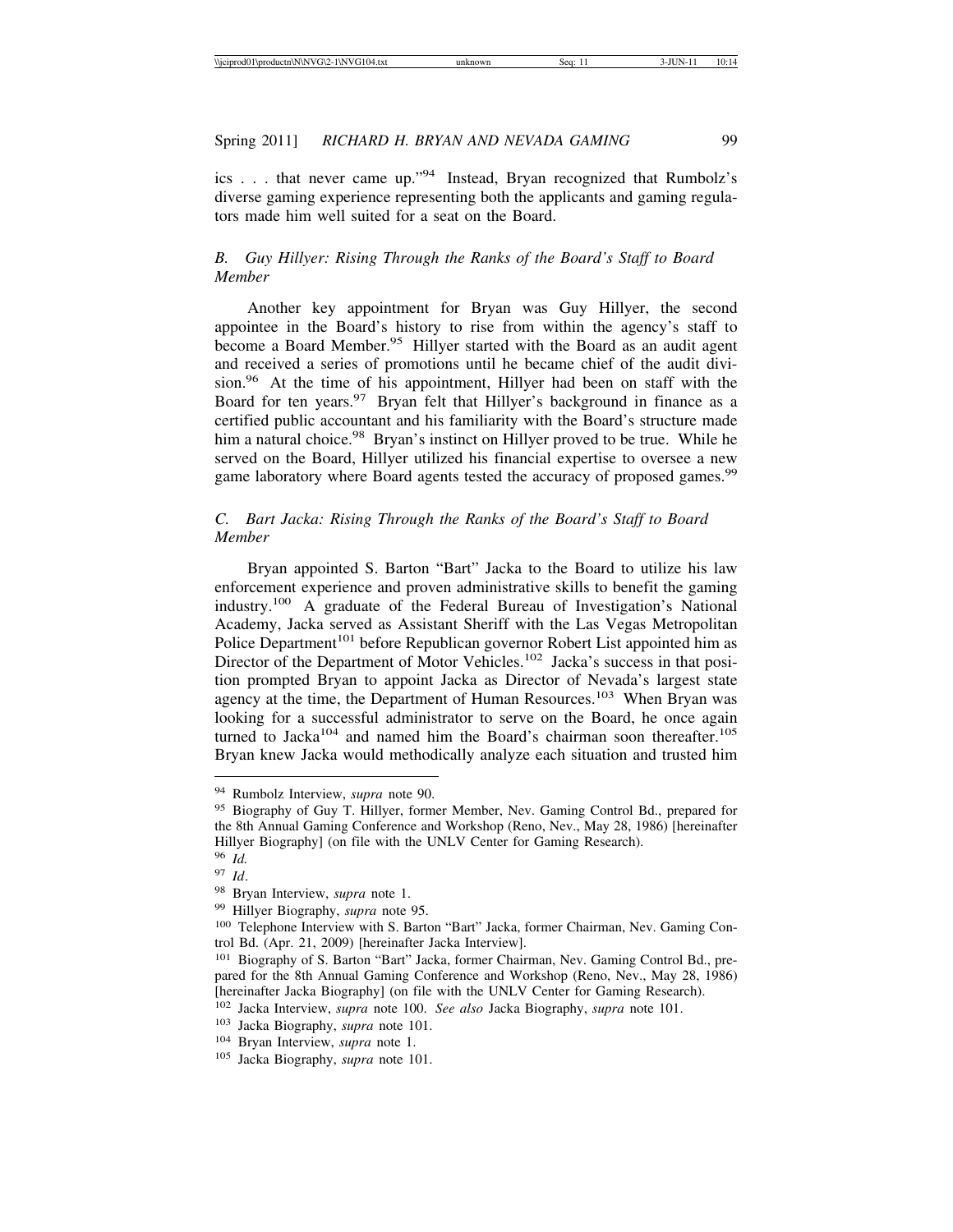to apply his day-to-day organizational skills and common sense police skills to Board matters.<sup>106</sup>

# *D. Patricia Becker: the First Woman to Serve on the State Gaming Control Board*

Governor Bryan appointed the first and only woman thus far to serve on the State Gaming Control Board, Patricia Becker. As chief deputy attorney general of the gaming division under Bryan's leadership, Becker successfully presented the state's position on gaming control in several high-visibility cases.107 She also presented proposed amendments to the Nevada Gaming Control Act to state legislators.<sup>108</sup> Because Bryan respected Becker's legal acumen and extensive knowledge of Nevada gaming law, he asked her to serve on the Board the day after his election.<sup>109</sup>

Becker's appointment was a milestone for the Board. However, the gendered significance of her appointment was not apparent to Bryan or Becker until the ensuing media blitz. $110$  When news of her appointment hit the front page of the newspaper, Governor Bryan provided Becker with professional support. Although they had not discussed the politics of her appointment before the media attention, Becker remembers that Governor Bryan personally introduced her to several gaming operators to show his support.<sup>111</sup> Bryan believed that Becker's time in the gaming division would give her an advantage as a regulator,  $112$  and he was right. Becker feels she was able to hit the ground running as a Board Member because she "knew gaming law backwards and forwards."113 Becker was an accomplished addition to the Board who fit the description of a fair and tough regulator—regardless of gender.

#### *E. Keeping Politics Out of Gaming Control*

Governor Bryan managed to keep politics out of gaming control by keeping himself out of the process. He publicly stated that his office would never get involved with licensing decisions. $114$  In the past, governors attempted to influence Board decisions and even called members at home to discuss pending matters.<sup>115</sup> However, Bryan wanted the gaming regulators to make independent decisions.116 Becker, Jacka, and Rumbolz all agree that Governor Bryan honored his public statement and did not attempt to contact them on pending

<sup>106</sup> Bryan Interview, *supra* note 1.

<sup>107</sup> Becker Interview, *supra* note 27.

<sup>108</sup> Biography of Patricia Becker, former Member, Nev. Gaming Control Bd., prepared for the 8th Annual Gaming Conference and Workshop (Reno, Nev., May 28, 1986) (on file with the UNLV Center for Gaming Research).

<sup>109</sup> Becker Interview, *supra* note 27.

<sup>110</sup> *Id*.

<sup>111</sup> *Id.*

<sup>112</sup> Bryan Interview, *supra* note 1.

<sup>113</sup> Becker Interview, *supra* note 27.

<sup>114</sup> LIONEL SAWYER & COLLINS, *supra* note 12, at 253.

<sup>115</sup> Rumbolz Interview, *supra* note 90.

<sup>116</sup> Bryan Interview, *supra* note 1.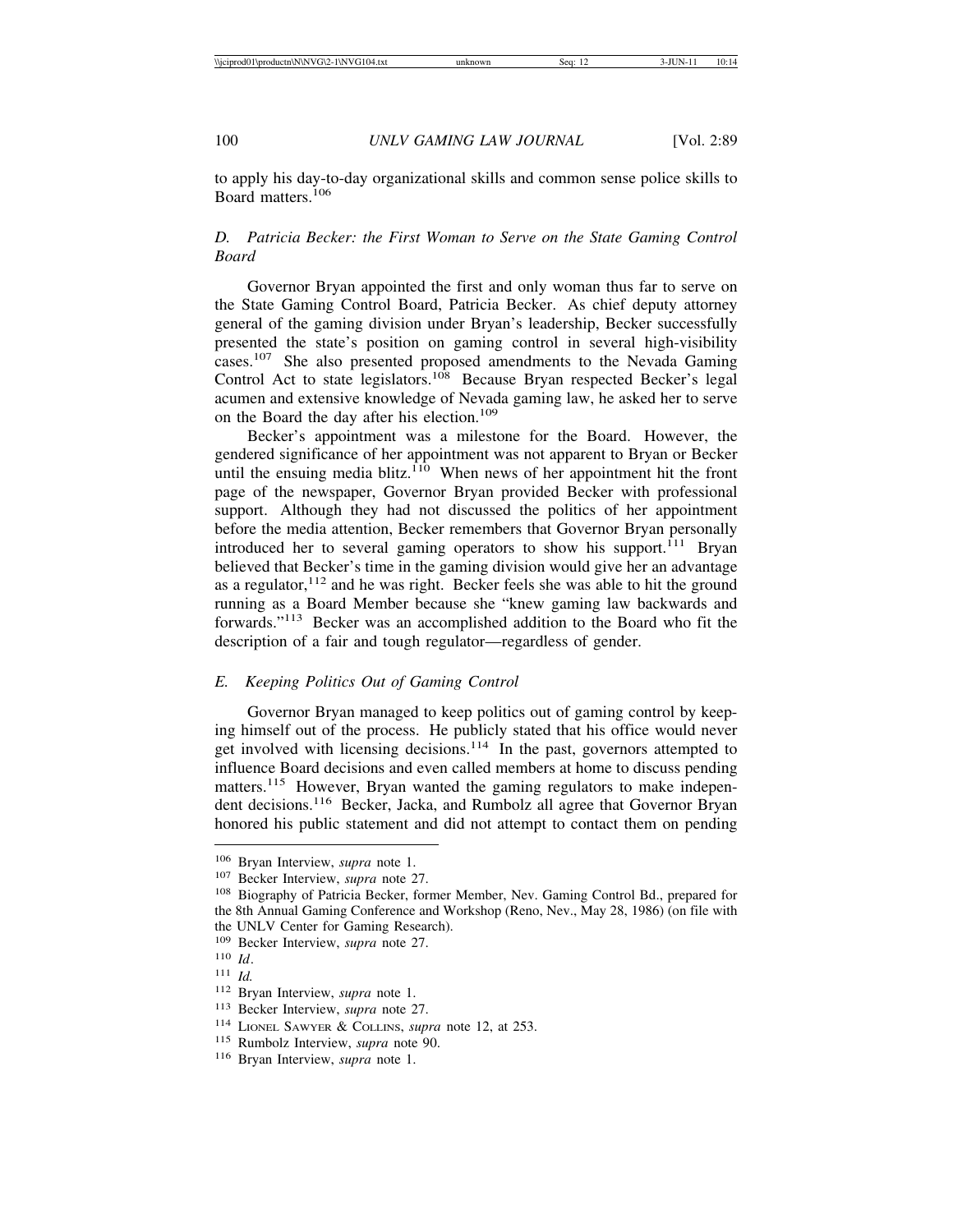matters.<sup>117</sup> Becker said that there was a major difference in her communications with Bryan during her time on the Board and her time at the attorney general's office.<sup>118</sup> She no longer had input from Bryan as governor; instead, he wanted her to make decisions free from any political influence. Rumbolz recalled that Governor Bryan's only requirement was that he not be surprised by a controversial decision because Bryan knew "he was going to get the next phone call."119 In fact, the only time Bryan inquired of Rumbolz was when he called to make sure that a prominent licensee did not have any pending matters before the Board before accepting a campaign donation to avoid the appearance of a quid pro quo arrangement. It should come as no surprise that many regard Bryan as "Mr. Integrity."<sup>120</sup>

# *F. Gov. Bryan's Appointees Handled Many "Firsts" For the Nevada Gaming Industry*

Bryan's gaming regulatory appointments set precedents in ways he probably never predicted because of the novel issues that arose during their tenures. For example, Bryan's appointees first encountered "greenmailing"—a situation in which an investor buys enough of a casino company's stock to pose a hostile takeover threat and then forces the casino to buy its own shares back at a premium price.<sup>121</sup> Another first, Nevada gaming regulators entered into an agreement with the Fort Mojave Tribe that allowed the Tribe to establish gaming on their land in October 1987, one year before the adoption of the federal Indian Gaming Regulatory Act.<sup>122</sup> Bryan's appointees also approved a gaming license for the first foreign national in the state's history, guided gaming licensees through bankruptcy, and emphasized use of the "Black Book" to keep the industry free from cheating.<sup>123</sup>

Governor Bryan's gaming regulators made countless pivotal decisions for the Nevada gaming industry. One notable issue for his appointees was casino cash-reporting requirements. Although the United States Treasury Department categorized casinos as "banking institutions,"124 regulations tailored for traditional banks posed unique difficulties for casinos. As a result, Nevada gaming regulators and congressional representatives, including Bryan once he entered the Senate, successfully advocated for a Treasury exemption that allowed Nevada casinos to follow state cash-reporting procedures to track the billions of dollars that moved through the casinos each year.<sup>125</sup> Nevada's cash-reporting guideline, Regulation 6A, proved to be very effective, and ultimately, more

<sup>117</sup> Becker Interview, *supra* note 27; Rumbolz Interview, *supra* note 90; Jacka Interview,

<sup>&</sup>lt;sup>118</sup> Becker Interview, *supra* note 27.<br><sup>119</sup> Rumbolz Interview, *supra* note 90.<br><sup>120</sup> JEFF BURBANK, LAS VEGAS BABYLON: TRUE TALES OF GLITTER, GLAMOUR, AND GREED 190 (2005) [hereinafter LAS VEGAS BABYLON]. *See also* Editorial, *Bryan Retires*, LAS VEGAS REV. J., Jan. 13, 2001, at 12B [hereinafter Editorial] (stating that "integrity" is the word mentioned frequently in retrospectives on Sen. Bryan's career). <sup>121</sup> LICENSE TO STEAL, *supra* note 14, at 32.

<sup>121</sup> LICENSE TO STEAL, *supra* note 14, at 32. <sup>122</sup> Bible, *supra* note 83, at 12. <sup>123</sup> Rumbolz Interview, *supra* note 90. <sup>124</sup> LICENSE TO STEAL, *supra* note 14, at 32. <sup>125</sup> *Id.*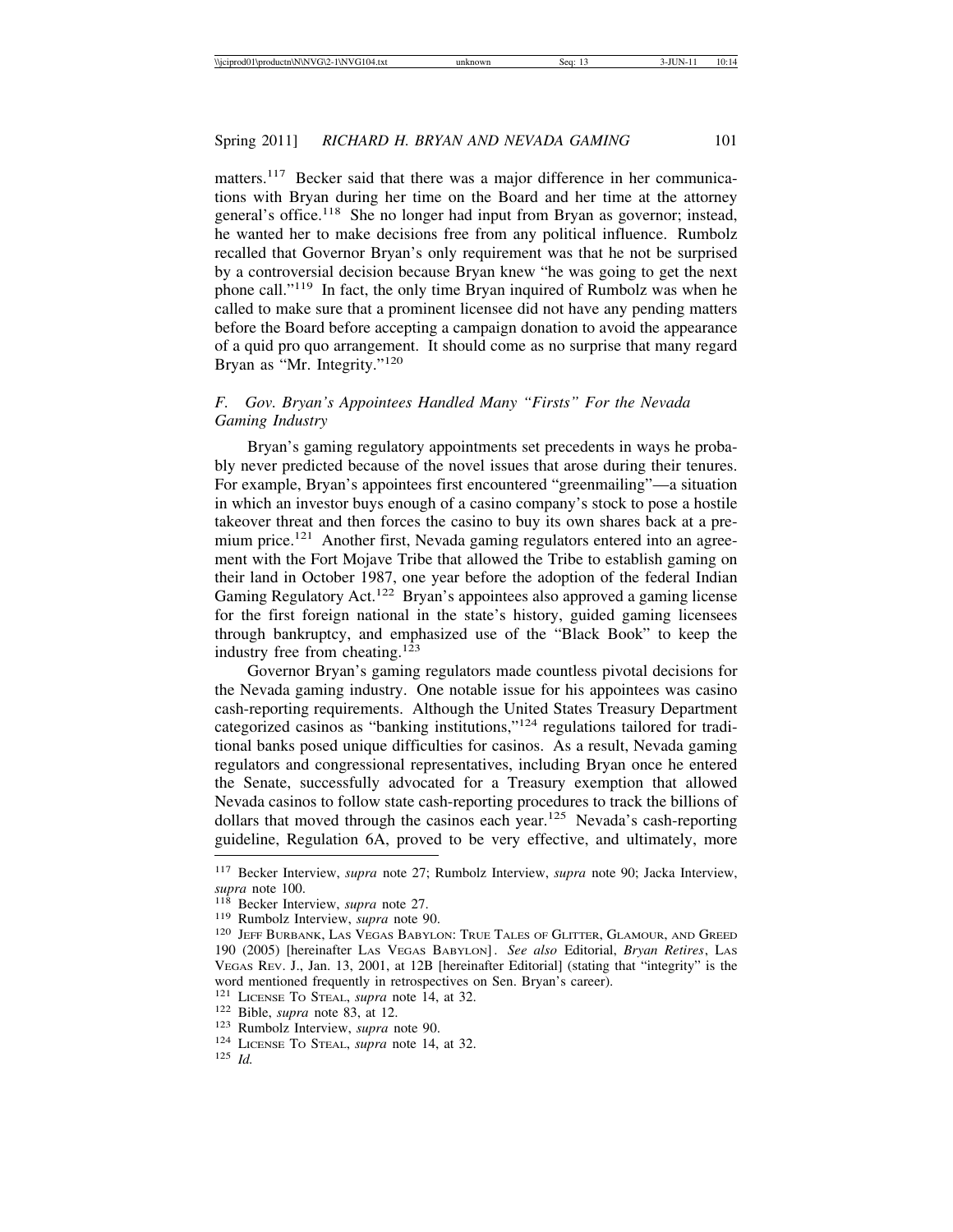stringent than the federal regulation. The successful resolution of cash-reporting procedures was a win-win for state and federal officials.<sup>126</sup> These significant groundbreaking appointments and regulatory decisions helped shape Nevada's gaming regulation long after Bryan moved on to the United States Senate.

#### VII. BRYAN'S ACTIONS AS UNITED STATES SENATOR

Bryan defeated another incumbent, Chic Hecht, for Nevada's junior United States Senate seat in 1988.127 Once in the Senate, Bryan continued to support the Nevada gaming industry in many ways. As a member of the Senate Finance Committee, he successfully opposed the creation of additional taxes on the gaming industry.<sup>128</sup> He worked with the United States Treasury to streamline casino cash-reporting requirements and reduce the voluminous amounts of related paperwork. He nixed a proposal to increase casino patron withholdings on winnings—a change that would have curtailed gaming activity and impaired casinos' ability to run their operations. Further, as a member of the Senate Commerce Subcommittee on Tourism, Bryan urged his colleagues to support legislation promoting United States tourism abroad.<sup>129</sup>

Perhaps Bryan's greatest victory on behalf of Nevada gaming, however, was his outstanding efforts to keep collegiate sports betting alive and well. He found a way to protect the "Las Vegas Loophole" from congressional attempts to kill legalized sports wagering, in part, by ensuring that three Nevada gaming heavy weights would participate in a federal study of gaming. With these crowning achievements for Nevada gaming in hand, Bryan was ready to retire from public service.

#### *A. The "Las Vegas Loophole"*

Senator Bryan's efforts were instrumental in safeguarding Nevada's exemption from the Professional and Amateur Sports Protection Act ("PASPA"), which prohibits gambling on most sporting events.130 In 1992, President George H.W. Bush signed PASPA into law in order to secure the integrity of athletic competitions and to stop the spread of state-sanctioned

<sup>&</sup>lt;sup>126</sup> Rumbolz Interview, *supra* note 90.<br><sup>127</sup> Editorial, *Bryan to Step Down*, Las VEGAS REV. J., Feb. 19, 1999, at 18B.<br><sup>128</sup> Bryan Interview, *supra* note 1.<br><sup>129</sup> Janine DeFao, *Bryan Wants Fund Hike for Tourism Prom* 11, 1991, at 4B.

<sup>130</sup> *See generally* Professional and Amateur Sports Protection Act of 1992, S.B. 474, 102d Cong., Pub. L. No. 102-559, 106 Stat. 4227 (1992) (codified at 28 U.S.C. §§ 3701-3704 (2006)). The central provision to PASPA provides:

It shall be unlawful for—

<sup>(1)</sup> a governmental entity to sponsor, operate, advertise, promote, license, or authorize by law or compact, or

<sup>(2)</sup> a person to sponsor, operate, advertise, or promote, pursuant to the law or compact of a governmental entity, a lottery, sweepstakes, or other betting, gambling, or wagering scheme based, directly or indirectly (through the use of geographical references or otherwise), on one or more competitive games in which amateur or professional athletes participate, or are intended to participate, or on one or more performances of such athletes in such games).

<sup>28</sup> U.S.C. § 3702 (2006).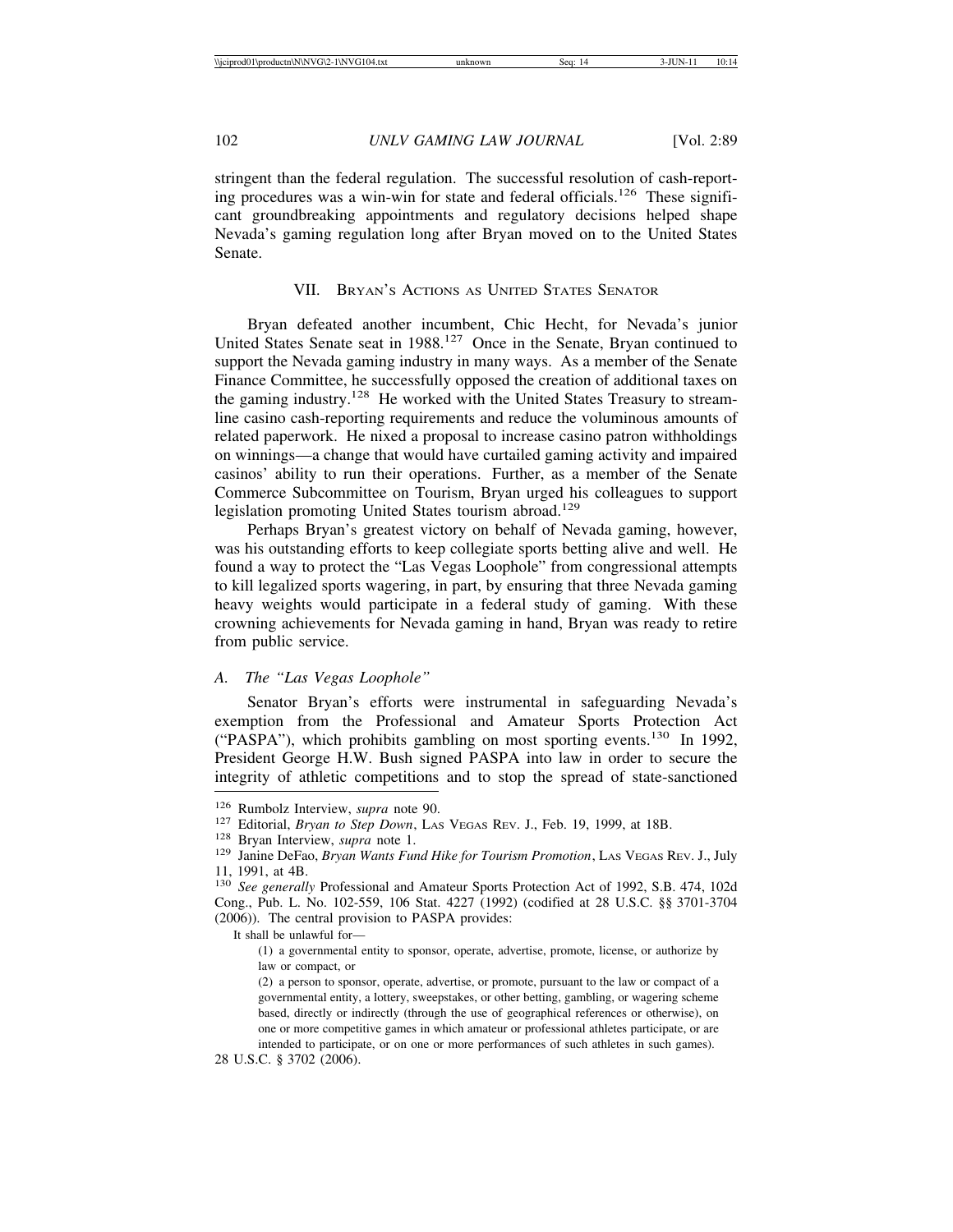gambling.131 Because some type of sports wagering was legal in four states prior to October 2, 1991,<sup>132</sup> Congress carved out a PASPA exemption for Nevada, Oregon, Delaware, and Montana.<sup>133</sup> In doing so, Congress acknowledged that a federal prohibition of sports wagering in these states would produce harsh results.<sup>134</sup> Prior to the PASPA legislation, Nevada licensed 153 sports books; thus, a prohibition on sports betting could have devastated the multi-billion dollar industry.<sup>135</sup> The exemption has become known as the "Las Vegas Loophole" because Nevada is the only state where wagering on collegiate sporting events is legal.<sup>136</sup>

Critics of the Las Vegas Loophole believed that the growing trend of illegal sports wagering nationwide resulted from Nevada's PASPA exemption.<sup>137</sup> Senator Bryan recognized, however, "[t]he idea that the problem with gambling among young people is legalized sports [betting] misses the mark by a mile."<sup>138</sup> Besides having a grave impact on the Nevada economy, gaming industry proponents pointed out that a prohibition on legal collegiate sports wagering would do nothing to curb illegal wagering or to decrease a desire to gamble.139 However, the increasing political sentiment called for a repeal of Nevada's exemption as a way to protect the integrity of collegiate athletics and to stop the proliferation of underage and illegal sports wagering.

#### *B. The National Gambling Impact Study Commission*

Congress responded to these concerns, among others, by establishing the National Gambling Impact Study Commission ("NGISC") in 1996 to conduct a "comprehensive legal and factual study of the social and economic impacts of gambling."140 The NGISC would examine the impact of legal and illegal gambling on federal, state, local, and Native American tribal governments along

<sup>131</sup> Ronald J. Rychlak, *A Bad Bet: Federal Criminalization of Nevada's Collegiate Sports Books*, 4 NEV. L.J. 320, 322 (2003-2004) (citations omitted).

<sup>132</sup> 28 U.S.C. § 3704(a)(1) (2006) (provides that Section 3702 shall not apply to "a lottery, sweepstakes, or other betting, gambling, or wagering scheme in operation in a State or other governmental entity, to the extent that the scheme was conducted by that State or other governmental entity at any time during the period beginning January 1, 1976, and ending August 31, 1990.").

<sup>133</sup> Aaron J. Slavin, *The "Las Vegas Loophole" and the Current Push in Congress Towards a Blanket Prohibition on Collegiate Sports Gambling*, 10 U. MIAMI BUS. L. REV. 715, 719 (2002) (citations omitted).

<sup>134</sup> *Id.*

<sup>135</sup> *Id.* at 720. *See also* NAT'L GAMBLING IMPACT STUDY COMM'N [hereinafter NGISC], FINAL REPORT 2-14 (1999) (reporting that in 1998 alone, legal sports wagering in Nevada sports books amounted to \$2.3 billion).

<sup>136</sup> Rychlak, *supra* note 131, at 323 (citations omitted). <sup>137</sup> *Id.*

<sup>138</sup> Jon Marcus, *College Gambling Under Scrutiny*, TIMES HIGHER EDUC. SUPP., Aug. 6, 1999 at 11 (brackets in original).

<sup>139</sup> Rychlak, *supra* note 131, at 327 (citations omitted). Rychlak quotes John Shelk, vice president of the American Gaming Association, who once said that blaming legalized sports wagering was "sort of like saying that there is an underage drinking problem on campus, so let's stop adults from going to the restaurant and having a glass of wine." *Id.* (citations omitted).

<sup>140</sup> NGISC, CHARTER (June 15, 1997).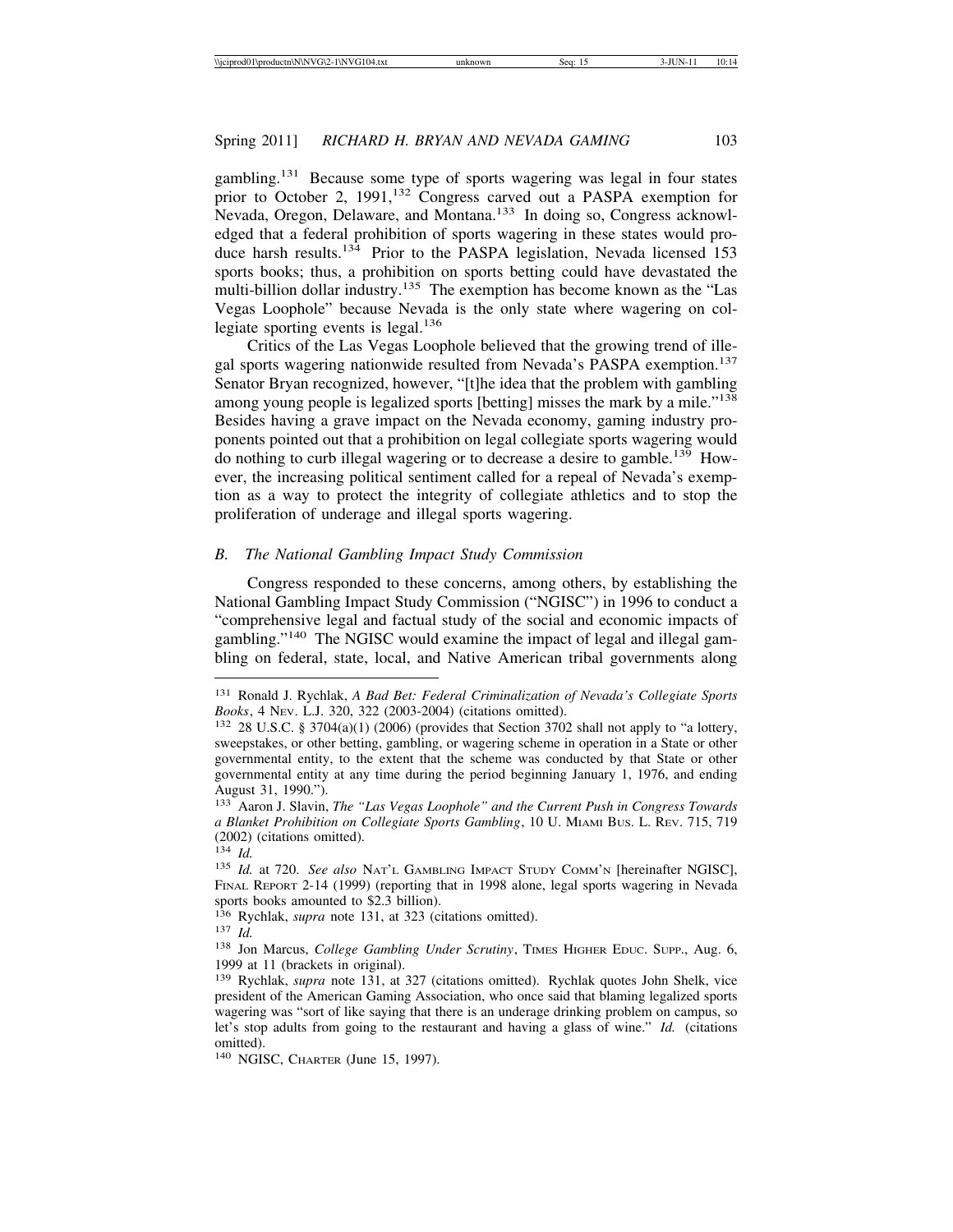with local communities and social institutions.<sup>141</sup> There is no question that the NGISC needed members with diverse backgrounds, but surprisingly, the majority of the commissioners either had no knowledge of the gaming industry or had negative views towards it.<sup>142</sup>

The Nevada gaming industry needed strong representation on the NGISC to bring balance to the distorted calls for revocation of the Las Vegas Loophole. Bryan recognized that the NGISC had the "potential of becoming a 'witchhunt' instead of a legitimate study."<sup>143</sup> Accordingly, Senator Bryan insisted upon the appointment of three NGISC commissioners to ensure fairness to Nevada gaming:144 William Bible, Chairman of the Nevada State Gaming Control Board; J. Terrance Lanni, Chairman of the Board and Chief Executive Officer of MGM Mirage; and John Wilhelm, President of the Hotel Employees and Restaurant Employees ("HERE") International Union.<sup>145</sup> Bryan's diligence secured these key appointments and provided the crucial counter-balance to the other commissioners' lack of gaming experience.

The NGISC's final report contained mixed conclusions, but it ultimately ensured that Nevada would retain its PASPA exemption. After a narrow onevote majority, the NGISC's final report advised Congress to ban all legalized collegiate and amateur sports wagering.<sup>146</sup> More importantly, NGISC members agreed, "gambling is not a subject to be settled at the national level, but is more appropriately addressed at the state, tribal, and local levels."<sup>147</sup> Chairman James recognized that the NGISC's final report could not endorse a "single national, one-size-fits-all approach<sup>[1]"148</sup> After two years of vigorous advocacy on the NGISC, Bryan's strategic contributions to Bible, Lanni, and Wilhelm's appointments were crucial to protecting Nevada's gaming interests.<sup>149</sup>

After the NGISC issued a final report, several Congressional bills were introduced to revoke the Las Vegas Loophole; however, not one of these bills was signed into law.150 Senator Bryan, along with the other members of Nevada's congressional delegation, successfully blocked federal legislation that would have proscribed collegiate sports betting—a vital part of Nevada's gaming industry. In an attempt to attack the underlying problem, Bryan proposed alternative legislation to deter and punish illegal collegiate sports wagering. On

<sup>141</sup> *Id.* <sup>142</sup> *See* NGISC, MEMBER BIOGRAPHIES (June 15, 1997). See also NGISC, FINAL REPORT 52 (1999), where Dr. Dobson, founder and president of Focus on the Family, stated "Gambling is hazardous to your—to our—health!"

<sup>143</sup> Melissa Weinstein Kaye, *LAW/JUDICIARY: Smooth Sailing is Expected for Gambling Commission*, CQ WKLY ONLINE (July 20, 1996 8:53 PM), http://library.cqpress.com/cq weekly/WR402289.<br><sup>144</sup> Bryan Interview, *supra* note 1.

<sup>145</sup> NGISC, MEMBER BIOGRAPHIES (June 15, 1997). In 1999, the NGISC website reported that HERE represented 75,000 casino employees, more than any other union. Mr. Wilhelm had been employed by HERE or its local unions since 1969 and served as General Secretary-Treasurer from 1996 until his election as HERE's President in 1998.

<sup>147</sup> NGISC, FINAL REPORT, INTRODUCTION (1999).<br><sup>148</sup> *Id.* 149 Bryan Interview, *supra* note 1. *See* Bob Faiss, *Against the Odds: Reflections on a Career in Gaming Control and Gaming Law*, 12 GAM. L. REV. 25, 28 (2008). <sup>150</sup> Rychlak, *supra* note 131, at 324 (citations omitted).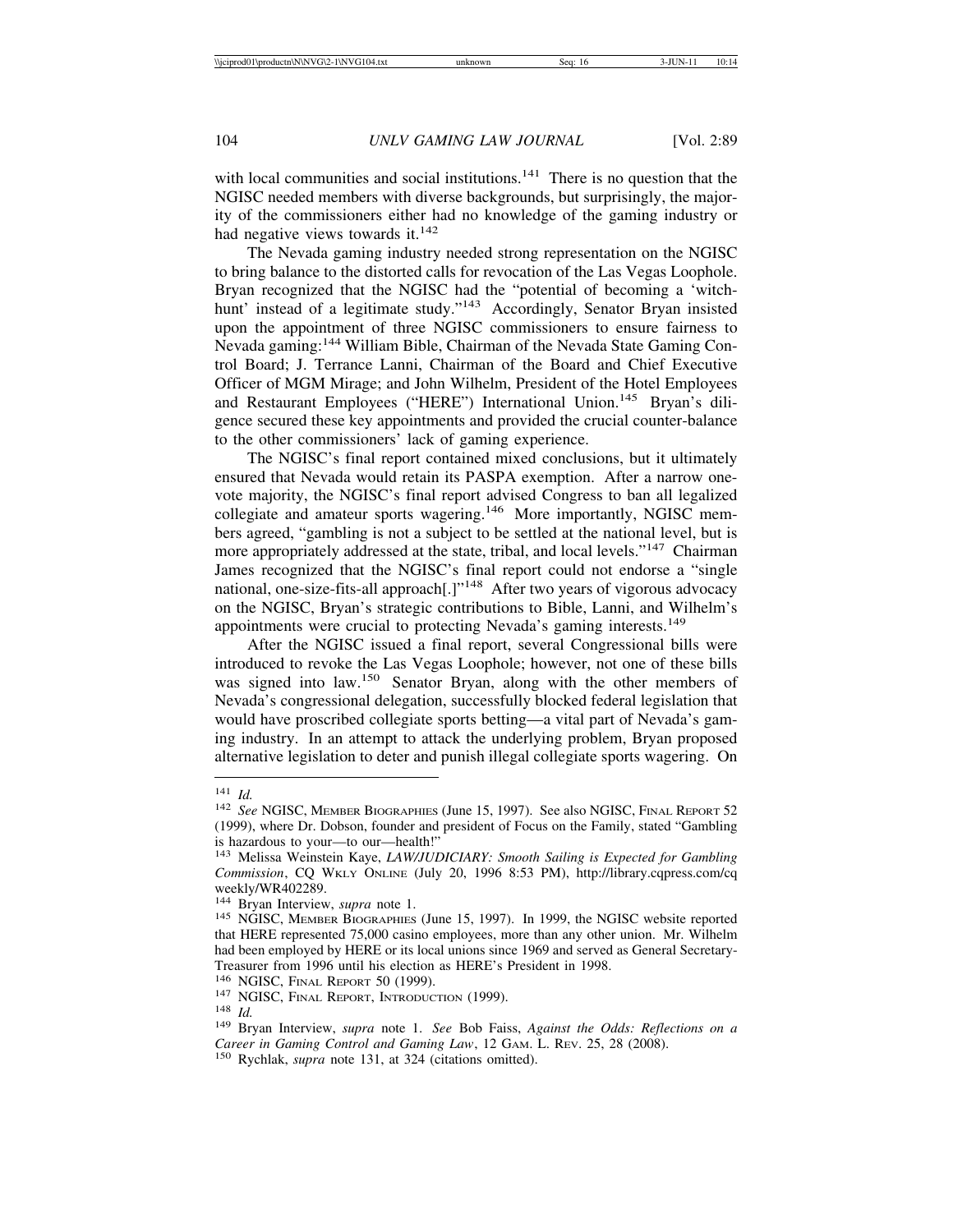February 2, 2000, Senators Bryan, Harry Reid (D-Nevada), Robert Torricelli (D-New Jersey), and Max Baucus (D-Montana) introduced Senate Bill 2050 entitled "Combating Illegal College and University Gambling Act" to investigate illegal gambling on college sports and to recommend effective countermeasures to combat this serious national problem.151 Senator Bryan understood that the best way to protect the integrity of collegiate athletics and to stop the proliferation of underage and illegal sports wagering was to enforce the laws on the books properly, not to create new prohibitions.<sup>152</sup> His work ensured that the billion dollar sports betting industry would continue to flourish in Nevada.

#### *C. Stepping Down From Public Service*

After twelve years representing Nevada in the United States senate, Bryan decided that he would not seek re-election in 2000.<sup>153</sup> Although his resignation meant the Silver State would lose a "competent and hard-working senator,"<sup>154</sup> Bryan's tenure in the United States Senate was fruitful. In addition to his efforts on behalf of the gaming industry, Bryan led the quest against the Yucca Mountain nuclear waste dump, passed landmark legislation facilitating the sale of federal land in Southern Nevada while keeping the proceeds within the state, passed legislation against telemarketing fraud, and introduced legislation to increase vehicle fuel efficiency standards.<sup>155</sup> President Clinton praised Senator Bryan's celebrated career by acknowledging him as "a staunch advocate and tireless champion of the people of Nevada."156 Bryan brought a "joy and enthusiasm" to public service<sup>157</sup> that allowed him to represent Nevada effectively.

#### VIII. CONCLUSION: A CELEBRATED LEGACY FOR NEVADA GAMING

The Nevada gaming industry holds a particular debt of gratitude to Senator Bryan for setting the gold standard of integrity in gaming regulation. His support for the gaming industry never wavered in the face of economic downturn or political opposition because he always understood that gaming is not just an ephemeral pastime in Nevada—it is a way of life that must be protected. Furthermore, Bryan knew gaming was the "engine that fueled the [Nevada] economy,"158 so he diligently worked to keep the gaming industry alive and

<sup>151</sup> S.B. 2050, 106th Cong. (2000). *See also* Jeffery R. Rodefer & Daurean G. Sloan, *Nevada's Proposal to Strengthen Its Collegiate Sports Betting Regulations & the NCAA's Push For a Congressional Ban*, The GAMING LAWYER, Winter 2001, *reprinted in* NEV.

<sup>&</sup>lt;sup>152</sup> Bryan Interview, *supra* note 1.<br><sup>153</sup> Editorial, *supra* note 120, at 12B. Editorial, *Bryan to Step Down*, LAS VEGAS REV. J. Feb. 19, 1999, at 18B.<br><sup>154</sup> *Id*.

<sup>&</sup>lt;sup>155</sup> Bryan Interview, *supra* note 1.<br><sup>156</sup> Statement on Senator Richard H. Bryan's Decision Not To Seek Reelection, 1 Pub. PAPERS 206 (Feb. 18, 1999).<br><sup>157</sup> Editorial, *supra* note 120, at 12B.<br><sup>158</sup> Senator Richard H. Bryan, *Foreword* to Geoff Schumacher, Sun, Sin, and Suburbia:

AN ESSENTIAL HISTORY OF MODERN LAS VEGAS 11 (2004).